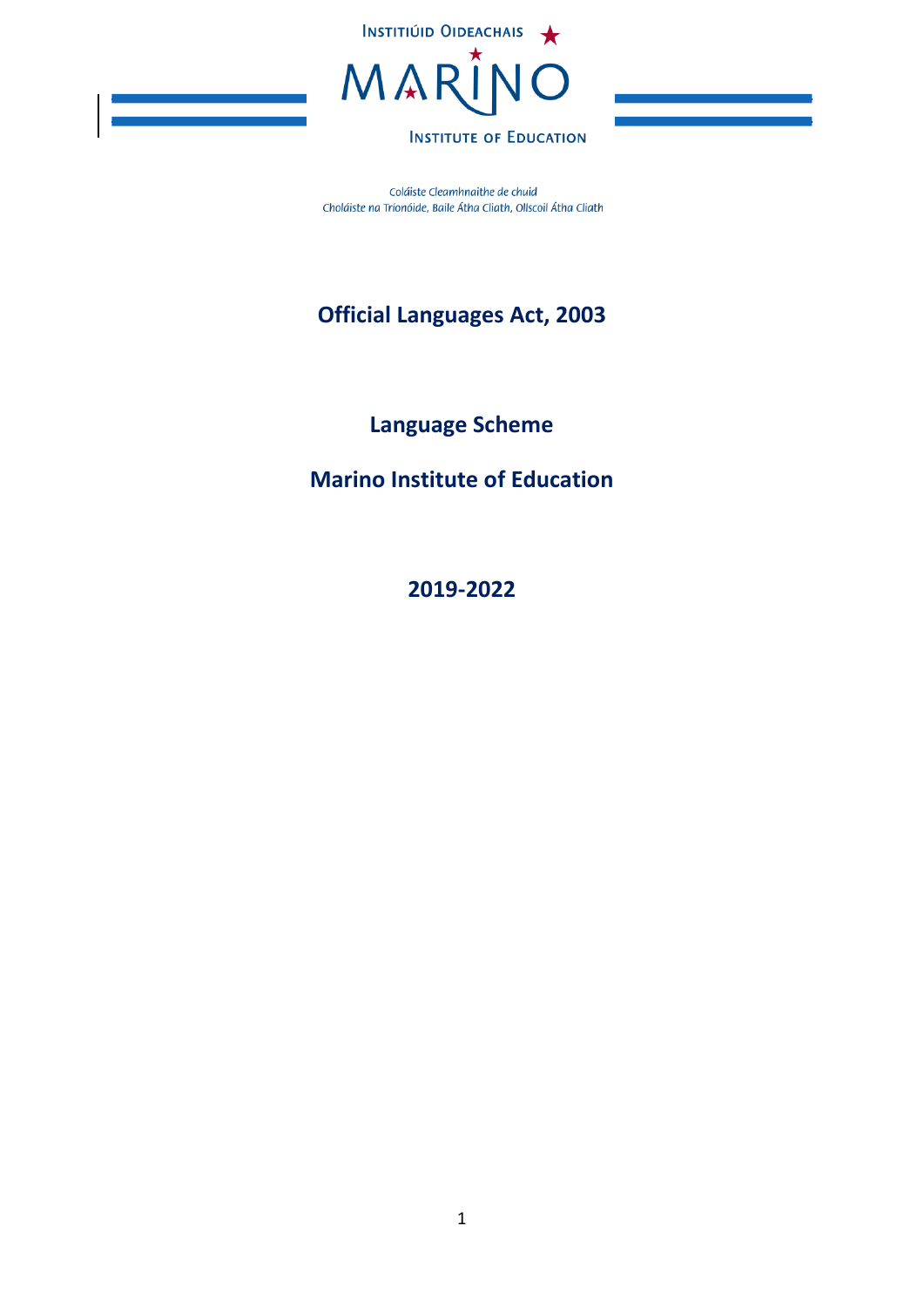

Coláiste Cleamhnaithe de chuid Choláiste na Tríonóide, Baile Átha Cliath, Ollscoil Átha Cliath

# **Table of contents**

| 1. |      |                                                                                     |
|----|------|-------------------------------------------------------------------------------------|
|    | 1.1. |                                                                                     |
|    | 1.2. |                                                                                     |
|    | 1.3. |                                                                                     |
| 2. |      |                                                                                     |
|    | 2.1. |                                                                                     |
|    | 2.2. |                                                                                     |
|    | 2.3. |                                                                                     |
|    | 2.4. |                                                                                     |
|    | 2.5. |                                                                                     |
|    | 2.6. |                                                                                     |
|    | 2.7. |                                                                                     |
|    | 2.8. |                                                                                     |
|    | i.   |                                                                                     |
|    | ii.  |                                                                                     |
| 3. |      |                                                                                     |
|    | 3.1. | Details of Services that are available in Irish only or bilingually10               |
|    | 3.2. |                                                                                     |
|    | i.   | This scheme focuses on the areas that the Institute's students have regular contact |
|    |      | .12                                                                                 |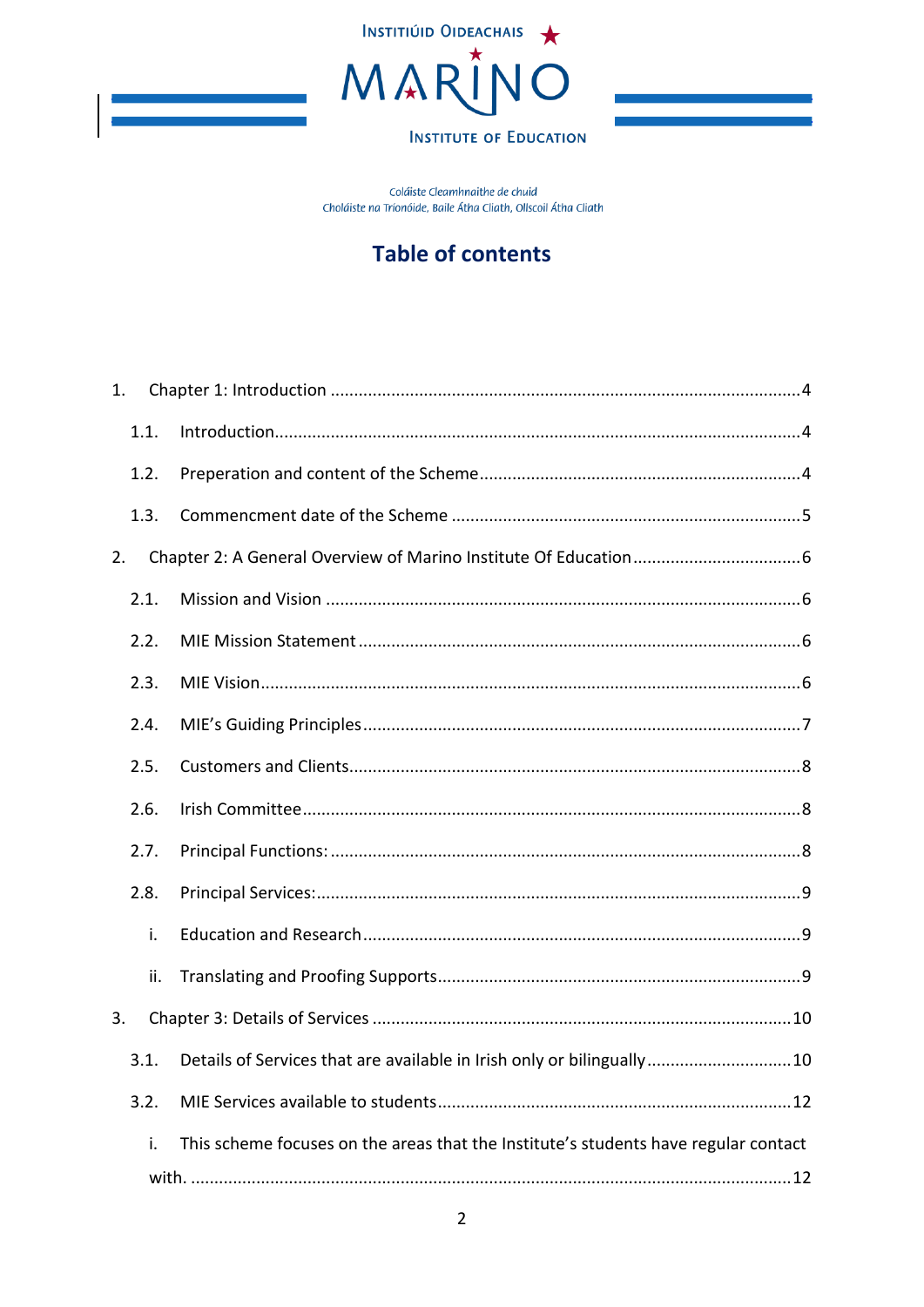

|    | ii.  | Supports that are available to students who wish to do School Placment through      |  |  |
|----|------|-------------------------------------------------------------------------------------|--|--|
|    |      |                                                                                     |  |  |
|    | 3.3. |                                                                                     |  |  |
|    | i.   |                                                                                     |  |  |
|    | ii.  | The Bachelor in Education and the Professional Masters in Education 16              |  |  |
|    | iii. |                                                                                     |  |  |
| 4. |      |                                                                                     |  |  |
|    | 4.1. |                                                                                     |  |  |
|    | 4.2. |                                                                                     |  |  |
|    | i.   | Services for the Bachelor in Education through the medium of Irish for the staff 25 |  |  |
|    | 4.3. |                                                                                     |  |  |
|    | 4.4. | To improve services for the Institute's Students and Staff members28                |  |  |
| 5. |      |                                                                                     |  |  |
|    | 5.1. |                                                                                     |  |  |
|    | 5.2. |                                                                                     |  |  |
|    | 5.3. |                                                                                     |  |  |
| 6. |      |                                                                                     |  |  |
| 7. |      |                                                                                     |  |  |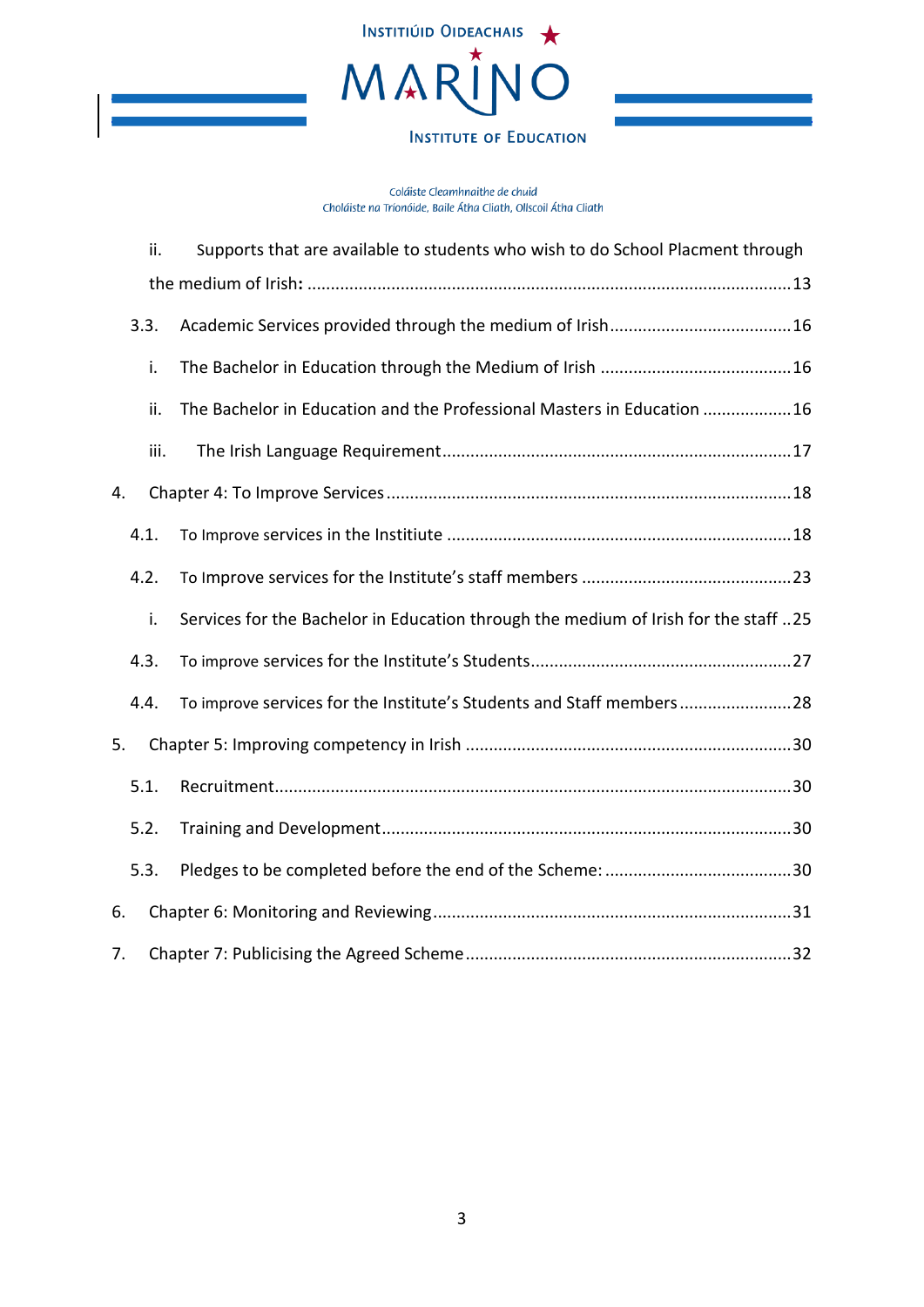

Coláiste Cleamhnaithe de chuid Choláiste na Tríonóide, Baile Átha Cliath, Ollscoil Átha Cliath

## <span id="page-3-0"></span>**1. Chapter 1: Introduction**

### 1.1. Introduction

<span id="page-3-1"></span>It is in accordance with Part 11 of The Official Languages Act 2003 that Marino Institute of Education has prepared this scheme.

The Official Languages Act 2003 provides for the preparation of a Language Scheme for public companies giving specific details about the services they will provide through the medium of Irish, through the medium of English, and through the medium of Irish and English. It also provides for that which has been decided by the organization to provide as much as is possible – within a specific time period - through the medium of Irish, any service that is not yet available through the medium of Irish.

In accordance with article 14(3) of the Act, Language Schemes stay in effect for a period of 3 years or until a new scheme is secured by the Minister of Culture, Heritage and the Gaeltacht, whichever is the later.

Within this scheme, Marino Institute of Education intends, to improve Irish services, through the Official Languages Act 2003 and to implement our own scheme. It is the aim of the Institute, to increase the amount of public Irish events that are organised on campus as well as increase the number of staff members that receive a qualification in Irish and who take part in Irish classes and events that are available to them in the Institute itself. It will be the Institute's aim to have more services available through the medium of Irish on campus for students and staff members who demand the services.

### 1.2. Preparation and content of the Scheme

<span id="page-3-2"></span>This Scheme was drafted in accordance to the guidelines laid out by Article 12 of the Official Languages Act by the Minister of Culture, Heritage and the Gaeltacht.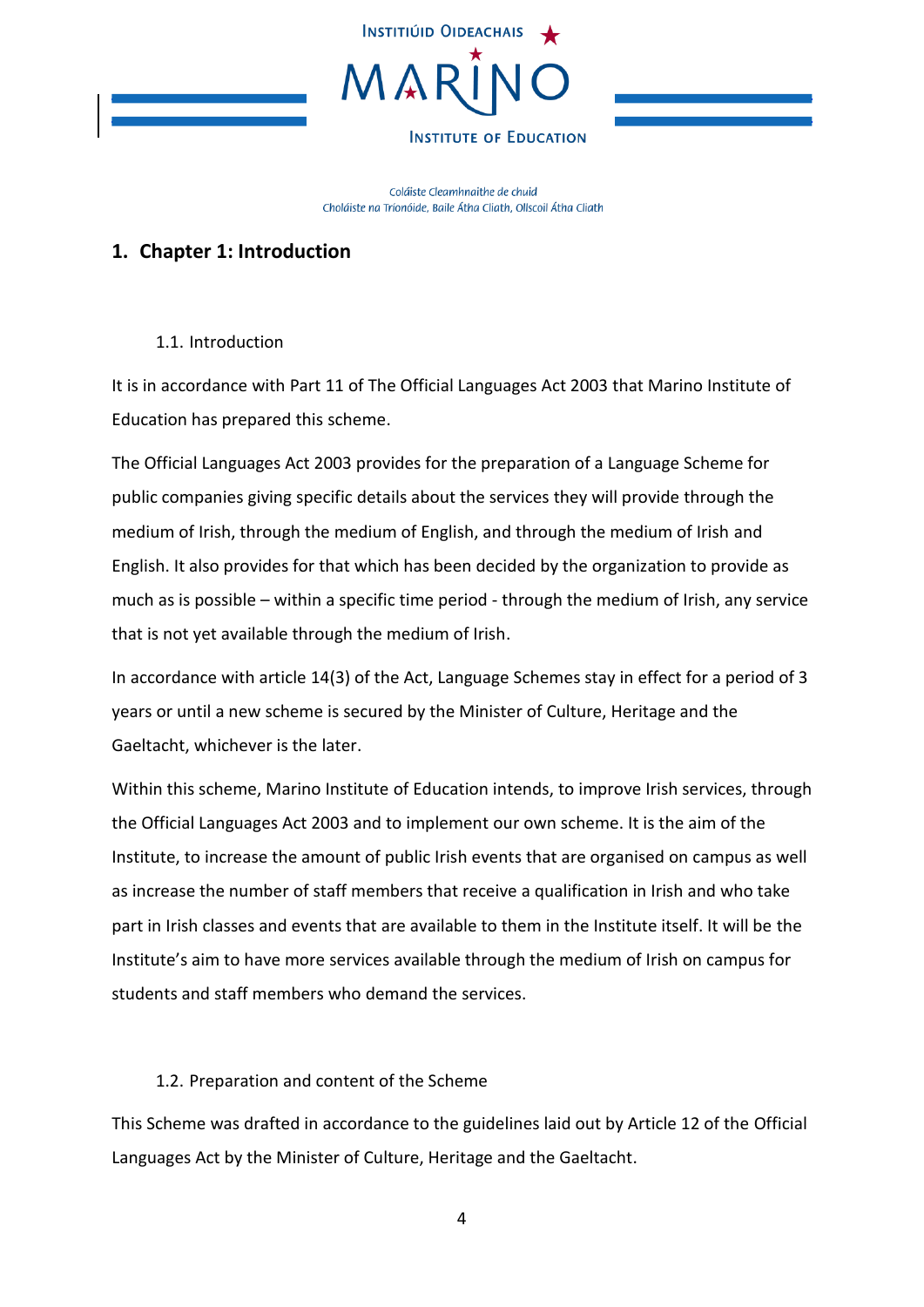

Coláiste Cleamhnaithe de chuid Choláiste na Tríonóide, Baile Átha Cliath, Ollscoil Átha Cliath

Marino Institute Of Education is guided by the principle that the provision of Irish language services should be based on the underlying level of demand for specific services in the Irish language, on the importance of a proactive approach to the provision of such services and the resources, including human and financial resources, and the capacity of the company to develop or attain the necessary language capability.

This scheme fulfils the principles of Quality Customer Service. It has been formulated with the intention of ensuring that all relevant obligations under the Official Languages Act by Marino Institute of Education will be fully addressed on an incremental basis.

### 1.3. Commencement date of the Scheme

<span id="page-4-0"></span>This Scheme has been ratified by the Minister for Culture, Heritage and the Gaeltacht. The Scheme takes effect from 09 September 2019 and shall remain in force for a period of three years or until a new scheme has been confirmed, whichever comes last.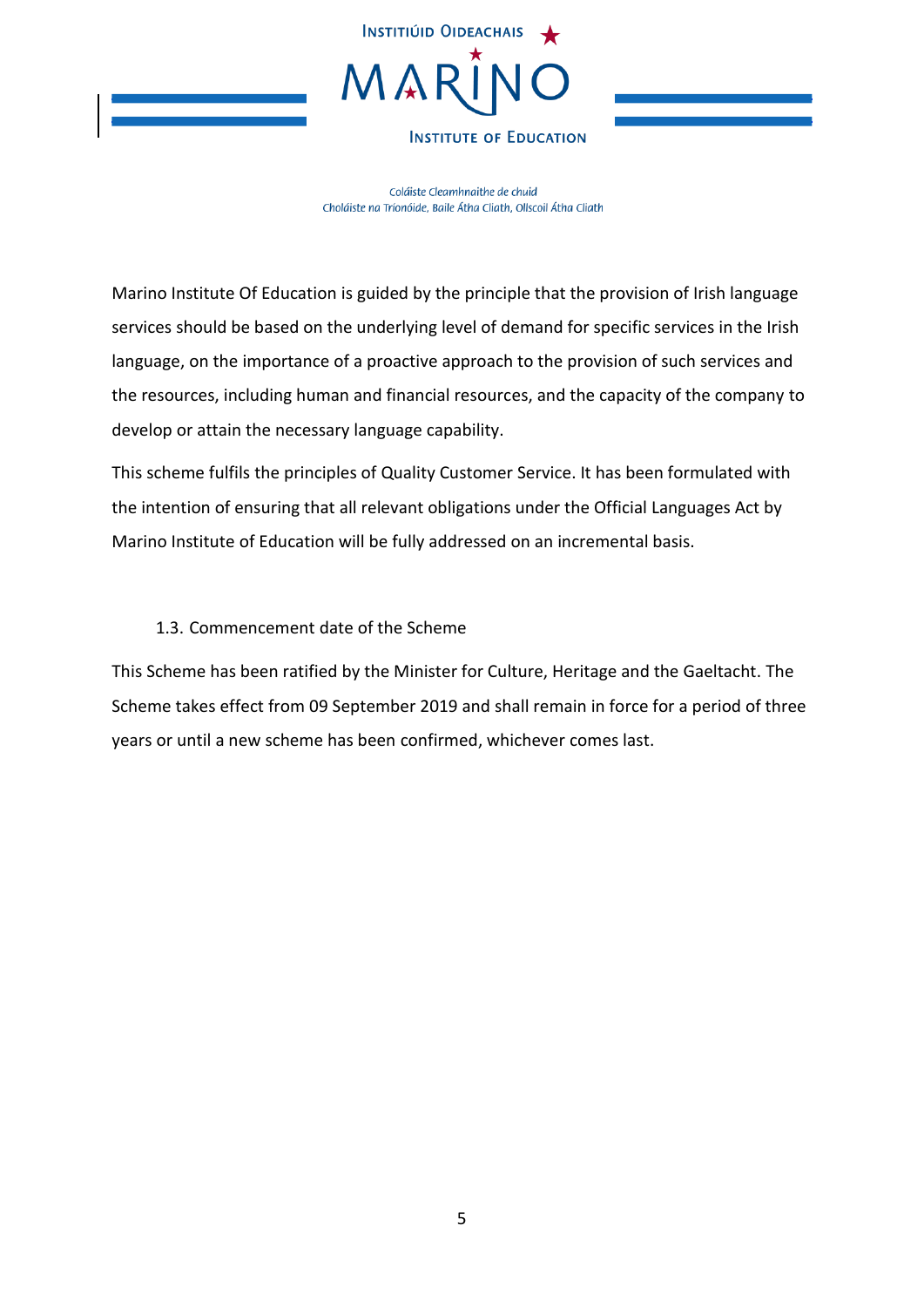

Coláiste Cleamhnaithe de chuid Choláiste na Tríonóide, Baile Átha Cliath, Ollscoil Átha Cliath

# <span id="page-5-0"></span>**2. Chapter 2: A General Overview of Marino Institute Of Education**

2.1. Mission and Vision

<span id="page-5-1"></span>Marino Institute of Education is a teaching, learning and research community committed to promoting inclusion and excellence in education. We have a long and proud involvement with education, specifically initial teacher education, dating back over 100 years.

### 2.2. MIE Mission Statement

<span id="page-5-2"></span>The dignity and potential of each person is central to our life, work and service. Value is placed on the following matters:

The person and values of Edmund Rice in particular his vision of an inclusive and liberating education; the development of the student as a caring and passionate professional; cherishing our Irish cultural and linguistic traditions while being members of the global community; a working environment of mutual respect, open communication and accountability, effective leadership and cooperation with it.

### 2.3. MIE Vision

<span id="page-5-3"></span>MIE will be a centre of global consequence, in teaching and research in the field of education.

Through collaboration and technology, we will extend our geographic boundaries and create momentum for the delivery of new, high quality, innovative programmes in education. We will build critical mass for world class research in partnership with others and will foster university-school-community links that contribute to sustainable improvement and renewal across the entire education system. We will extend our commitment and expertise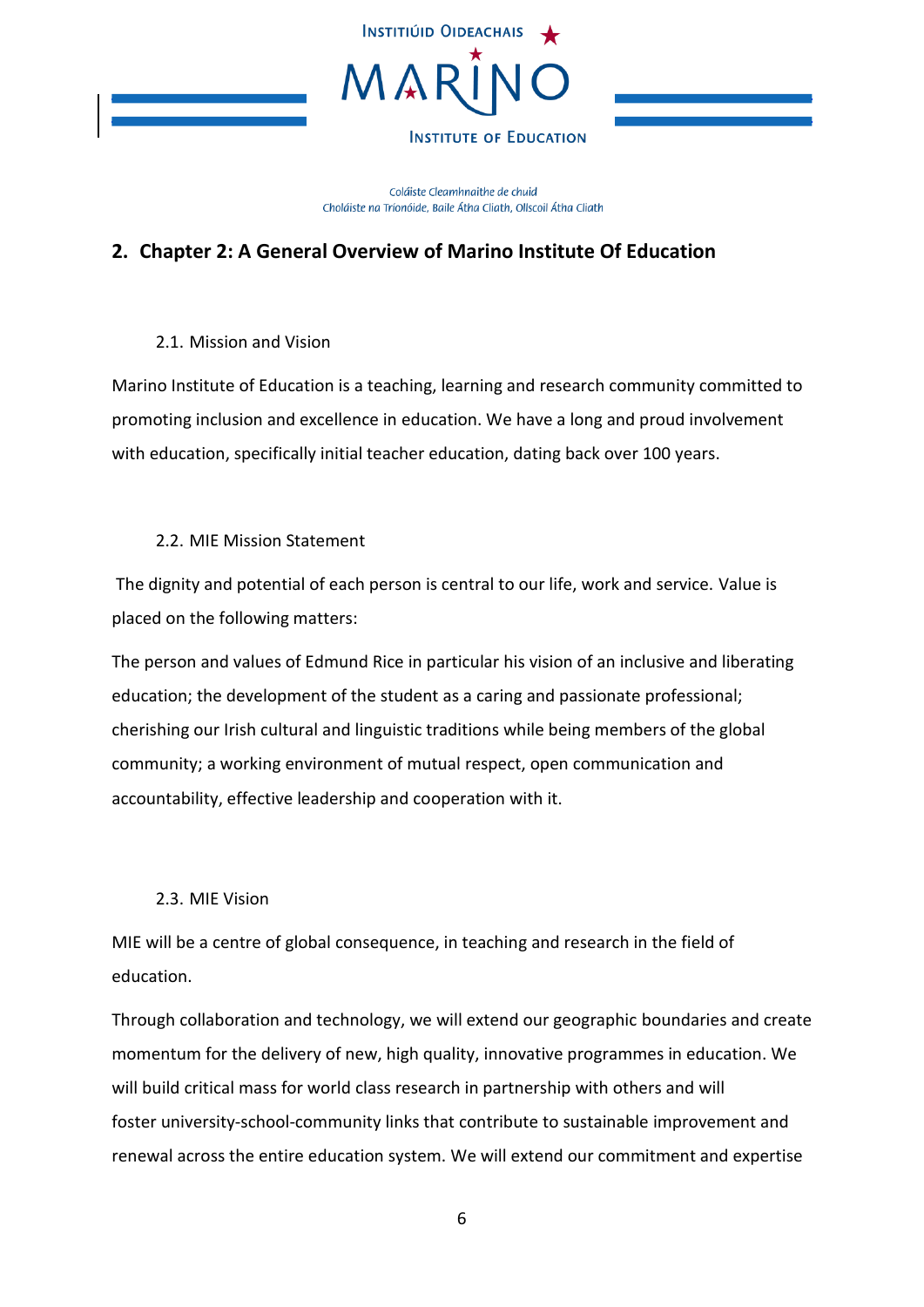

Coláiste Cleamhnaithe de chuid Choláiste na Tríonóide, Baile Átha Cliath, Ollscoil Átha Cliath

in the area of inclusion by continuing to conduct research and providing education programmes to empower the socially disadvantaged. We will lead national and international dialogue regarding the opportunities and challenges pertaining to pluralism and diversity in education settings particularly in the context of the Irish-medium sector.

### 2.4. MIE's Guiding Principals

<span id="page-6-0"></span>Our seven Guiding Principles underpin all aspects of our institutional advancement:

1. Be supportive of the Mission of Catholic education by assisting processes to articulate the ethos of Catholic education and by proposing models of education to implement it;

2. Be ecumenical and respectful of people of other faiths;

3. Provide a strong element of teacher education;

4. Provide education programmes to encourage and to empower the disadvantaged and the poor;

5. Build a community of learning which is person centred, respectful of individual differences and accessible to people who are disadvantaged;

6. Assist parents to fulfil the responsibilities of their role as educators;

7. Respect all truth seekers and defend their right to pursue new knowledge wherever it may lead.

These Guiding Principles form the basis of our joint trusteeship with Trinity College, and are informed by the values of Blessed Edmund Rice, particularly his vision of an inclusive and liberating education. In the context of inclusion and education for teachers, there is a particular importance in relation to Irish in Marino. At the conferring of degrees, an award is presented for first place in Irish in the Bachelor in Education and the Irish Award is given to the student who has promoted Irish the most among the students. This dedication to Irish relates to the Cristian Brothers' legacy and Marino's tradition. Students who wish to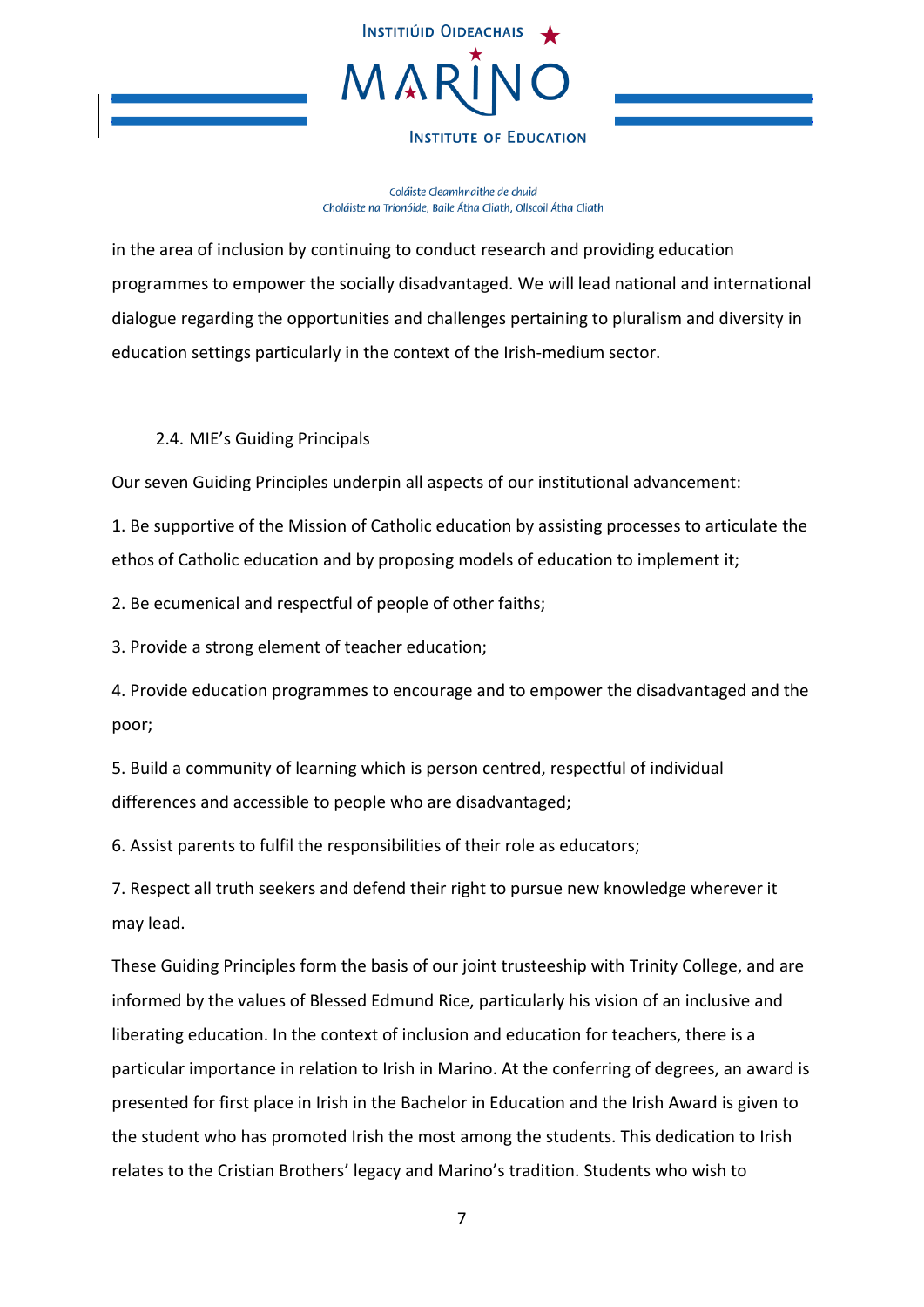

Coláiste Cleamhnaithe de chuid Choláiste na Tríonóide, Baile Átha Cliath, Ollscoil Átha Cliath

conduct their business through Irish must be accommodated for. Students who wish to do their school placement/work placement through the medium of Irish in All-Irish schools, in Gaeltacht schools or in any other work environment must be accommodated for. These requirements will have implications in terms of organization, personnel and resources.

### 2.5. Customers and Clients

<span id="page-7-0"></span>The Institute has both internal customers (the Institute's staff and students) and external customers (the wider community), educational organizations, Irish language organizations, organisations that relate to Irish-medium education and the Irish speaking community in general from the public. It is an objective of Marino Institute of Education to serve the Irish language community and create an exemplary bilingual campus.

2.6. Irish Committee

<span id="page-7-1"></span>The primary business of the Irish Committee is to see to it that every effort is being made to implement the Language Scheme and to review the Scheme every three years. The following will the composition of the Irish Committee: The President, the Irish Language Officer, Head of the Irish Language Department, Head of Conferencing & Facilities, a voluntary representative from the staff and representative from the Students' Union.

2.7. Principal Functions:

<span id="page-7-2"></span>Marino Institute of Education is a teaching, learning and research community committed to promoting inclusion and excellence in education. Teacher education programmes are provided at undergraduate and postgraduate level, education programmes in education in general are provided at undergraduate and postgraduate level and further education programmes are also provided. It is on Marino Institute of Education's campus that Trinity College's International Foundation Programme is provided. Marino Institute Of Education us responsible for the Irish Language Requirement. Gaeloideachas's offices are on Marino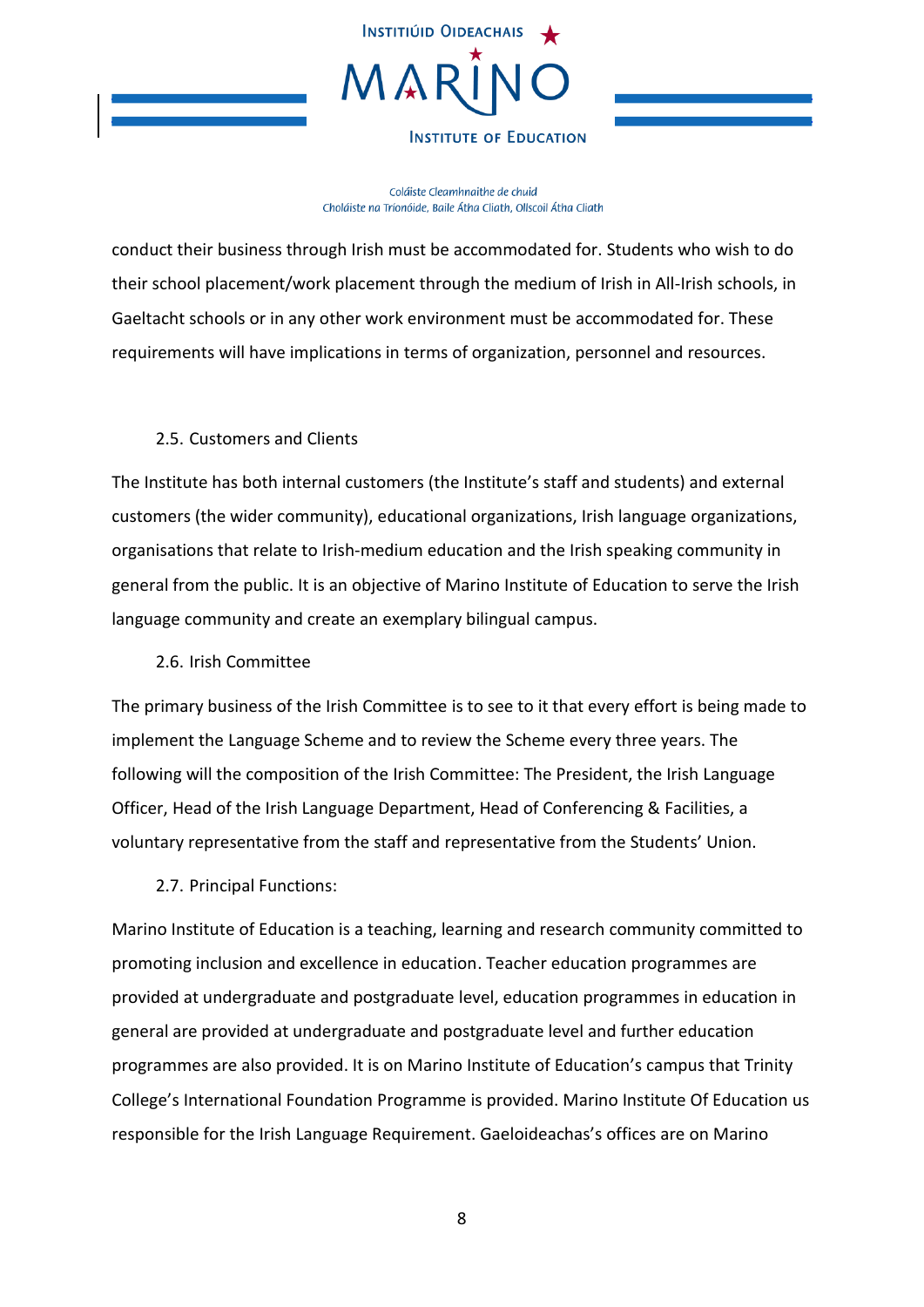

Coláiste Cleamhnaithe de chuid Choláiste na Tríonóide, Baile Átha Cliath, Ollscoil Átha Cliath

Campus. Rooms are rented to educational organizations and Irish language organizations who wish to hold meetings and technological and catering services are provided for them.

<span id="page-8-0"></span>2.8. Principal Services:

i. Education and Research

<span id="page-8-1"></span>As well as the range of educational programmes provided in the Institute, the lecturers who teach on those programmes and the students whom they teach, complete research in a range of subjects. Students have the opportunity to learn and receive guidance from lectures who are researchers and scholars who are nationally and internationally respected. A lot of that research relates to Irish, Irish literature, linguistics, teaching and learning languages, immersion education and education through the medium of Irish. There will be a new degree, the Bachelor in Education through the Medium of Irish starting in Marino Institute Of Education in September, 2019. This degree will be suitable for students who have an interest in teaching through Irish in Gaeltacht or in All-Irish schools.

### ii. Translating and Proofing Supports

<span id="page-8-2"></span>Irish is one of the main languages of communication of the Institute and students, staff members and visitors are welcome to operate through Irish. Staff members and those who work in administration are encouraged to provide materials bilingually, including signage, reports, teaching resources and so on. Support is given to the Institute's community to supply varied content bilingually through the translation and proofing service that is in the Institute. Contact can be made with the main translator to discuss the content and to decide on a time schedule.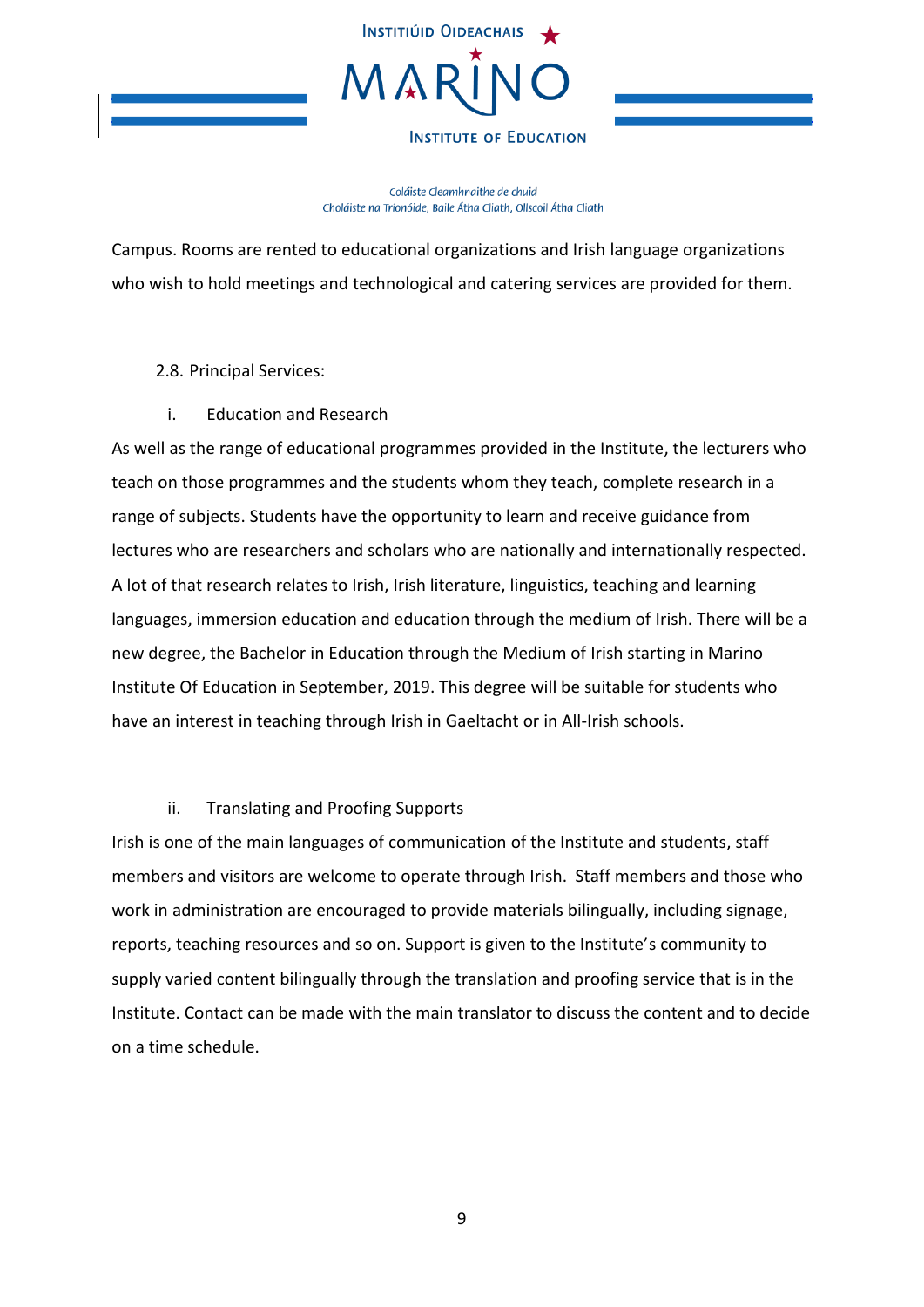

Coláiste Cleamhnaithe de chuid Choláiste na Tríonóide, Baile Átha Cliath, Ollscoil Átha Cliath

# <span id="page-9-0"></span>**3. Chapter 3: Details of Services**

3.1. Details of Services that are available in Irish only or bilingually.

<span id="page-9-1"></span>These are the services that are available bilingually at the time this scheme was written (November 2018) in the support services' office in the Institute.

| The Institute's Support services   | Service available |
|------------------------------------|-------------------|
|                                    | bilingually       |
| President's office                 | Service available |
|                                    | through Irish     |
|                                    | and English       |
| Registrar's Office                 | Service available |
|                                    | through Irish     |
|                                    | and English       |
| Admissions' Office                 | Service available |
|                                    | through Irish     |
|                                    | and English       |
|                                    |                   |
| Conferencing and Facilities Office | Service available |
|                                    | through Irish     |
|                                    | and English       |
|                                    |                   |
|                                    |                   |
| <b>Translation Services</b>        | Service available |
|                                    | through Irish     |
|                                    | and English       |
|                                    |                   |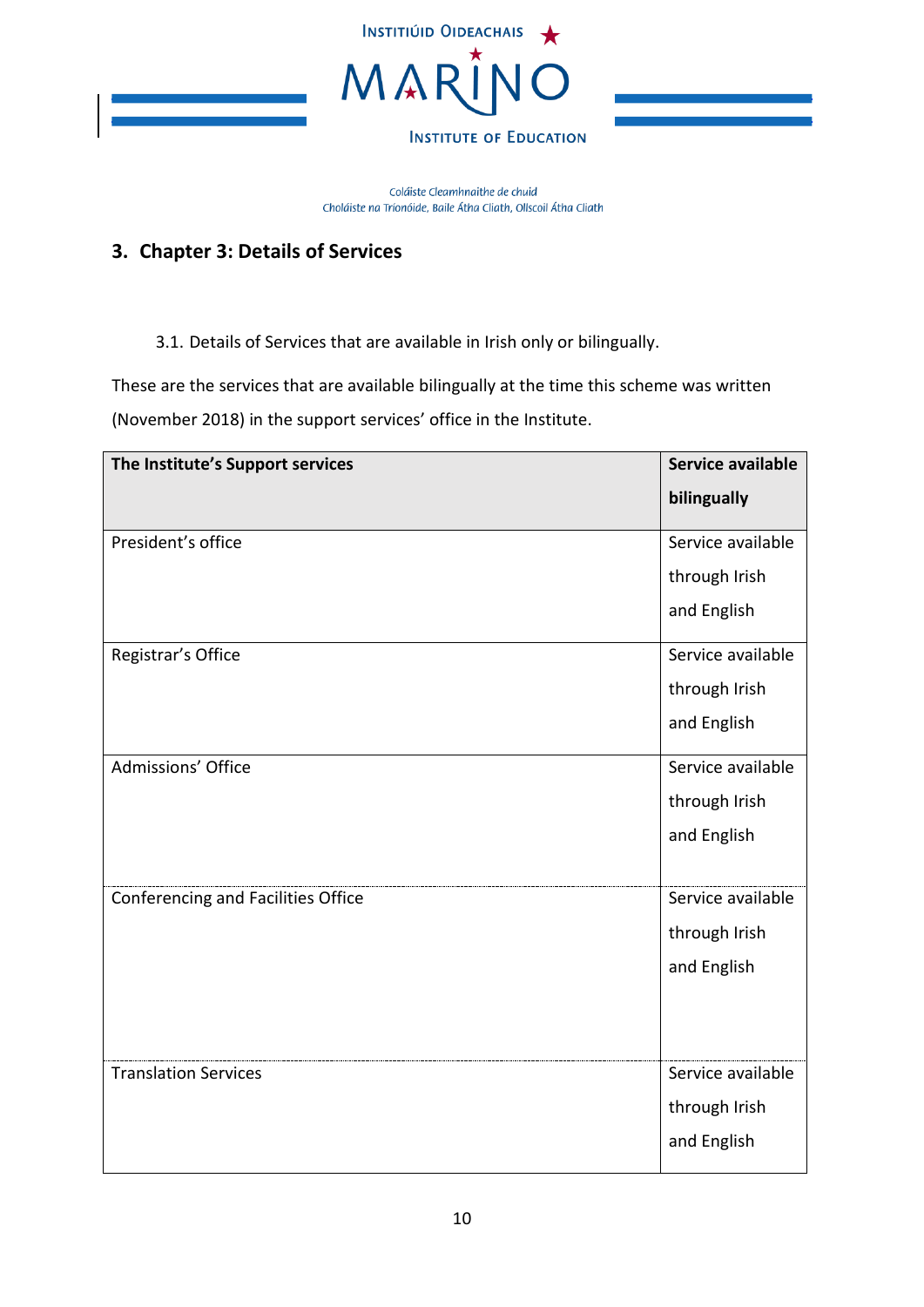

| Reception                                                               | Service available |
|-------------------------------------------------------------------------|-------------------|
|                                                                         | through Irish     |
|                                                                         | and English       |
| <b>Student Support Office</b>                                           | Service available |
|                                                                         | through Irish     |
|                                                                         | and English       |
| <b>School Placement Office</b>                                          | Service available |
|                                                                         | through Irish     |
|                                                                         | and English       |
| Irish Language and Marketing Office                                     | Service available |
|                                                                         | through Irish     |
|                                                                         | and English       |
| The Library                                                             | Services          |
|                                                                         | available         |
|                                                                         | through Irish     |
|                                                                         | and English       |
| The Students' Union (the Irish language Officers in the Students' Union | Service available |
| will facilitate services through Irish for the students)                | through Irish     |
|                                                                         | and English       |
|                                                                         |                   |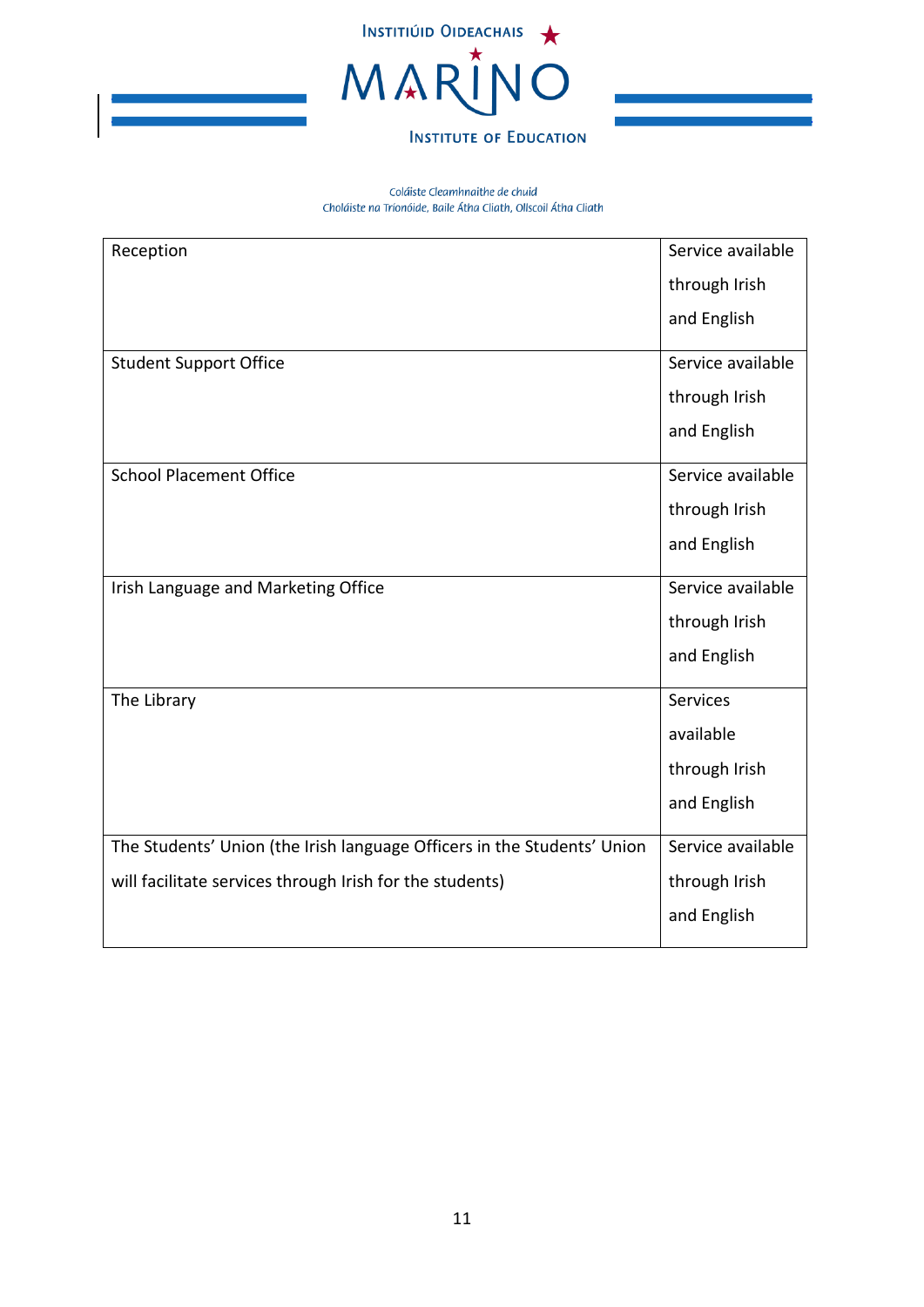

Coláiste Cleamhnaithe de chuid Choláiste na Tríonóide, Baile Átha Cliath, Ollscoil Átha Cliath

### <span id="page-11-0"></span>3.2. MIE Services available to students

<span id="page-11-1"></span>i. This scheme focuses on the areas that the Institute's students have regular contact with.

### a. Irish Residential Scheme

In the apartments on the Institute's campus there will be an 'Irish Block' available to students who will be attending the Bachelor of Education through the medium of Irish which will be starting in the Institute in September, 2019. First Year students will be able to use the bursary that they will receive to help pay the cost of accommodation and in return will co-operate with the Irish Language Officer to promote Irish among the students in particular.

### b. The Library

There is a bilingual service available at the library's reception desk. It is seen to that there are enough copies of any book in Irish that are on the students' reading lists. It is also seen to that there are enough copies of Irish textbooks that are needed by students for School Placement as well as Irish versions of books in the various subject curriculum books. The library team makes books and articles available to those conducting research who need them.

### c. Signage on Campus

Regarding signage, the Institute understands the importance of fulfilling its obligations and there is bilingual signage in the Institute throughout the campus in these following cases: parking, offices, door signs (pull/push), titles of the occupants of offices, various places throughout the campus (Reception, the Lecture Theatre, the restaurant and so on). When a new sign is being erected the Institute sees to it that an Irish version of the sign is also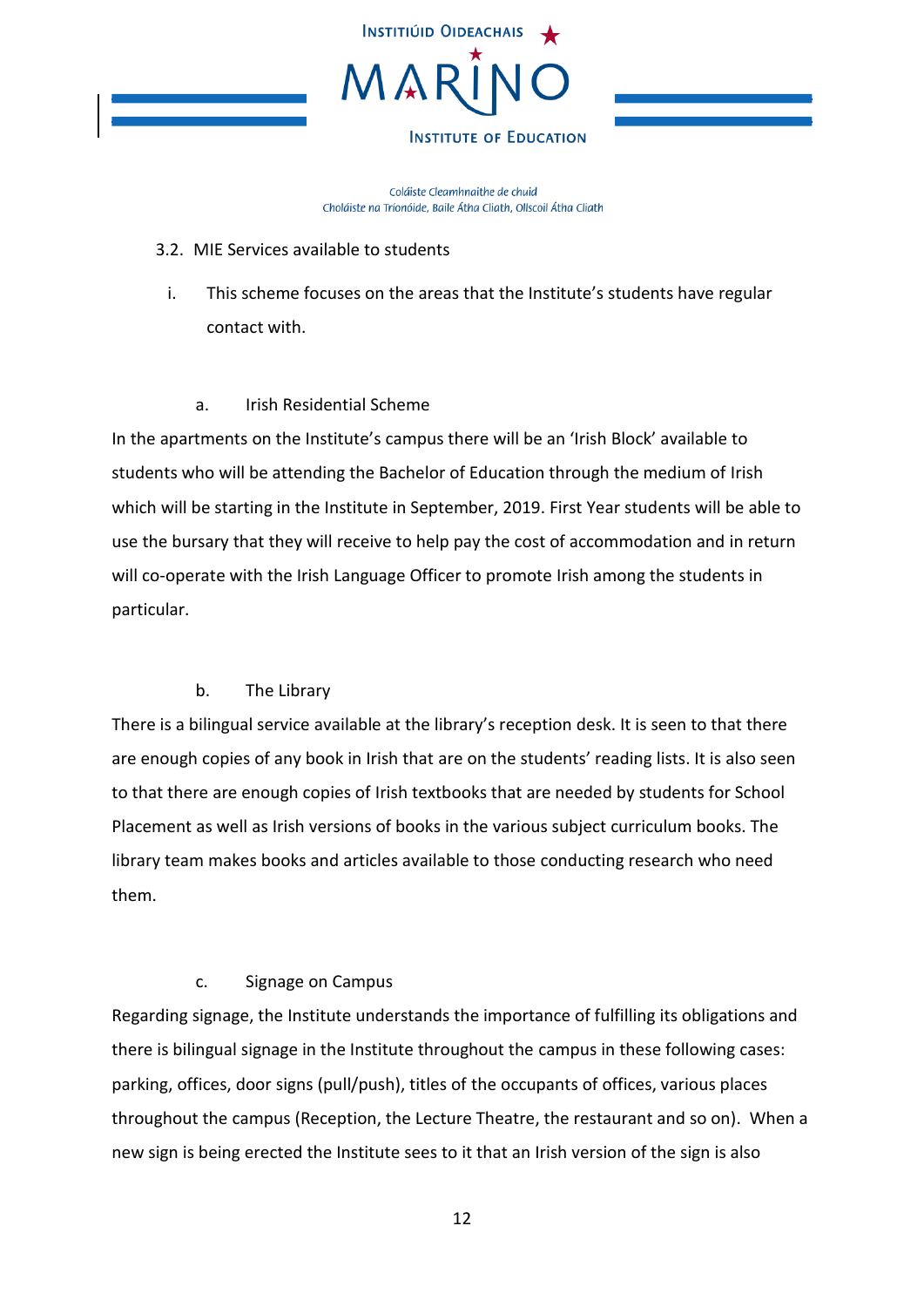

Coláiste Cleamhnaithe de chuid Choláiste na Tríonóide, Baile Átha Cliath, Ollscoil Átha Cliath

erected. Groups from the outside who have a connection with Irish and who rent rooms for meetings, it is seen to that signs in Irish are on the door of that room and on the table in the restaurant that is reserved for the group.

d. The Registrar's Office and Information for Students Irish versions of common forms that must be completed by students are made available from the registrar's office. Students can register in Irish, give addresses in Irish, receive student ID cards in Irish, receive results in Irish and use Irish when a student communicates with someone from the Registrar's Office.

### e. The Irish Society

The Irish Society is an organization that the students have to promote Irish among themselves. Two Irish officers are always on the Students' Union and they are the ones in charge of the Irish Society. The Institute makes money available to the Students' Union and the Students' Union supplies money to the Irish Society to cover the cost of the events organized by the Irish Society. The Irish Department facilitates the Irish Society in relation to motivation, guidance and assistance. The Head of the Irish Department gives a guided DART tour from Howth to Bray every year for the Irish Society. Among the events the Irish Society organise themselves are the Halloween Ceilí, the Irish Language Week and Jersey Day. In partnership with the Traditional Music Society, a music session is organized regularly. In keeping with the Institute's Mission Statement, the Irish Society celebrates Ireland's linguistic and cultural traditions as well as respecting the other traditions and languages that are part of Marino today.

<span id="page-12-0"></span>**ii.** Supports that are available to students who wish to do School Placement through the medium of Irish**:**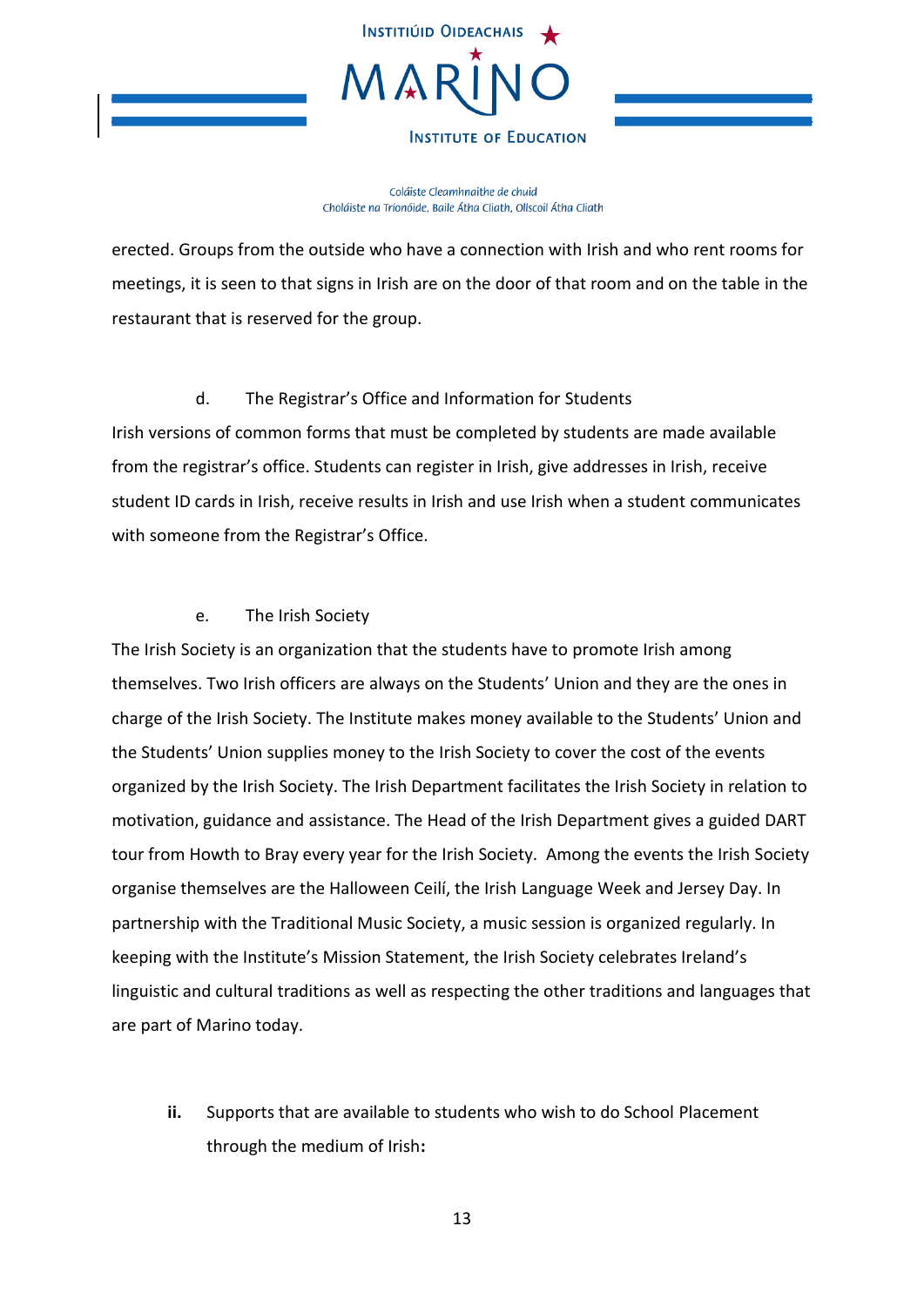

Coláiste Cleamhnaithe de chuid Choláiste na Tríonóide, Baile Átha Cliath, Ollscoil Átha Cliath

a. Supports in relation to planning through the medium of Irish

Every support is given to students who indicate an interest in doing School Placement through the medium of Irish. Schools are located for them and they are told about the supports that the Institute makes available. There is a course on Moodle that is solely directed on teaching through the medium of Irish. On this course, the planning requirements are available through Irish, for example, The Integrated Content Profile. Students can ask questions on the forum and share ideas there. There are lesson plans, schemes, templates and sample games in Irish available in the following subjects: Mathematics, Music, Drama, Visual Arts, Physical Education, Social, Environmental and Scientific Education (SESE) and Religion. The Department of School Placement makes examples of Irish planning folders available to students before School Placement.

The following resources are also available through Irish: a taxonomy of suitable verbs is available in relation to writing objectives; examples of phrases useful when writing evaluations; a bilingual document with the strands, strand units and the corresponding skills in every subject; a poster and signage for the classroom (for example, We Are Learning How To - WALT… What I'm Looking For - WILF), the guidelines in relation to school placement; guidelines for the reflective diary for school placement, primary publications for the classroom, for example, Aistear; and information for school placement in the Gaeltacht scholarships. There are links available also to internet sites that have samples of lesson plans, guidelines and ideas for the classroom, for example, TG4, NCCA. The curriculum documents are available in English and in Irish in the majority of the lecture rooms. In the preparation week before School Placement, planning sessions are provided to students who will be teaching through the medium of Irish. An individual student can also organize a guidance session within the same week. Students have the opportunity to borrow books and suitable resources from the Irish Room before School Placement.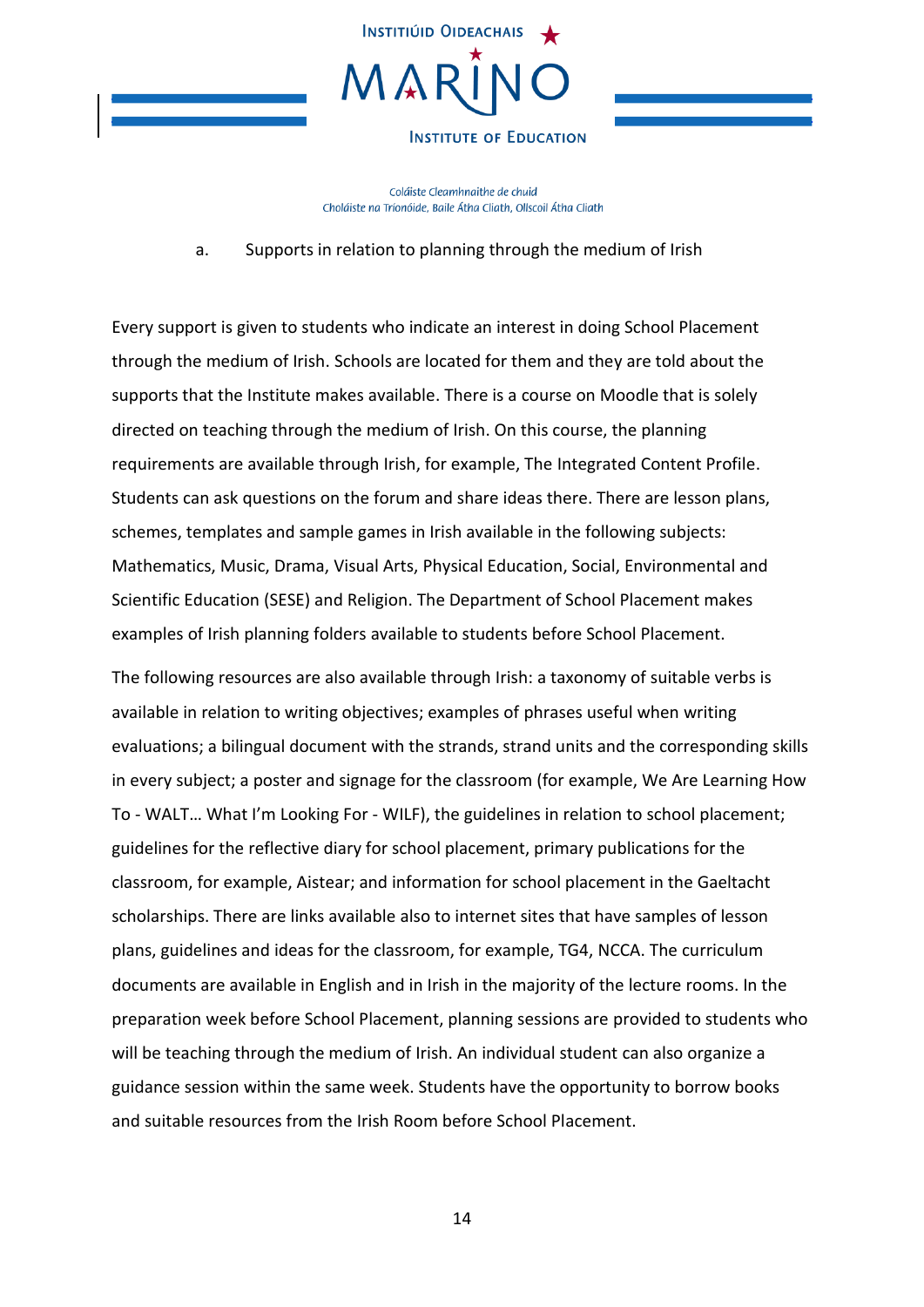

Coláiste Cleamhnaithe de chuid Choláiste na Tríonóide, Baile Átha Cliath, Ollscoil Átha Cliath

### b. Supports in relation to accurate Irish writing

There are links available on Moodle to a lot of internet sites that help with the accuracy of written Irish (for example, [www.focal.ie,](http://www.focal.ie/) an foclóir beag[, www.potafocal.com](http://www.potafocal.com/)). The Institute has a licence for Gaelspell and the students have access to this software while on campus.

## c. Supports during school placement

During School Placement students have remote access to PowerPoint narrative that discusses the grammatical items that they will be using. They have the opportunity to email grammatical questions during School Placement regarding the creating or designing of resources. A support programme is made available through Irish (for example, the mentoring programme and the teaching enrichment programme).

## d. Supports during the academic year

During the year lecturers in the various curriculum subjects can avail of help from the Institute's translation services to prepare Irish versions of notes for students who wish to teach through the medium of Irish. Every student in Second Year on the Bachelor in Education and on the Professional Masters in Education takes the module, "Teaching through the medium of Irish". As part of this module, students learn about the following: the history of Irish in the education system in Ireland, the impact of Pádraig Mac Piarais, the creation of the new State, the Preparatory Colleges, the growth in All-Irish education, challenges and controversial issues in the Irish-medium sector. As part of this module, every student visits an All-Irish school to interview the school principal.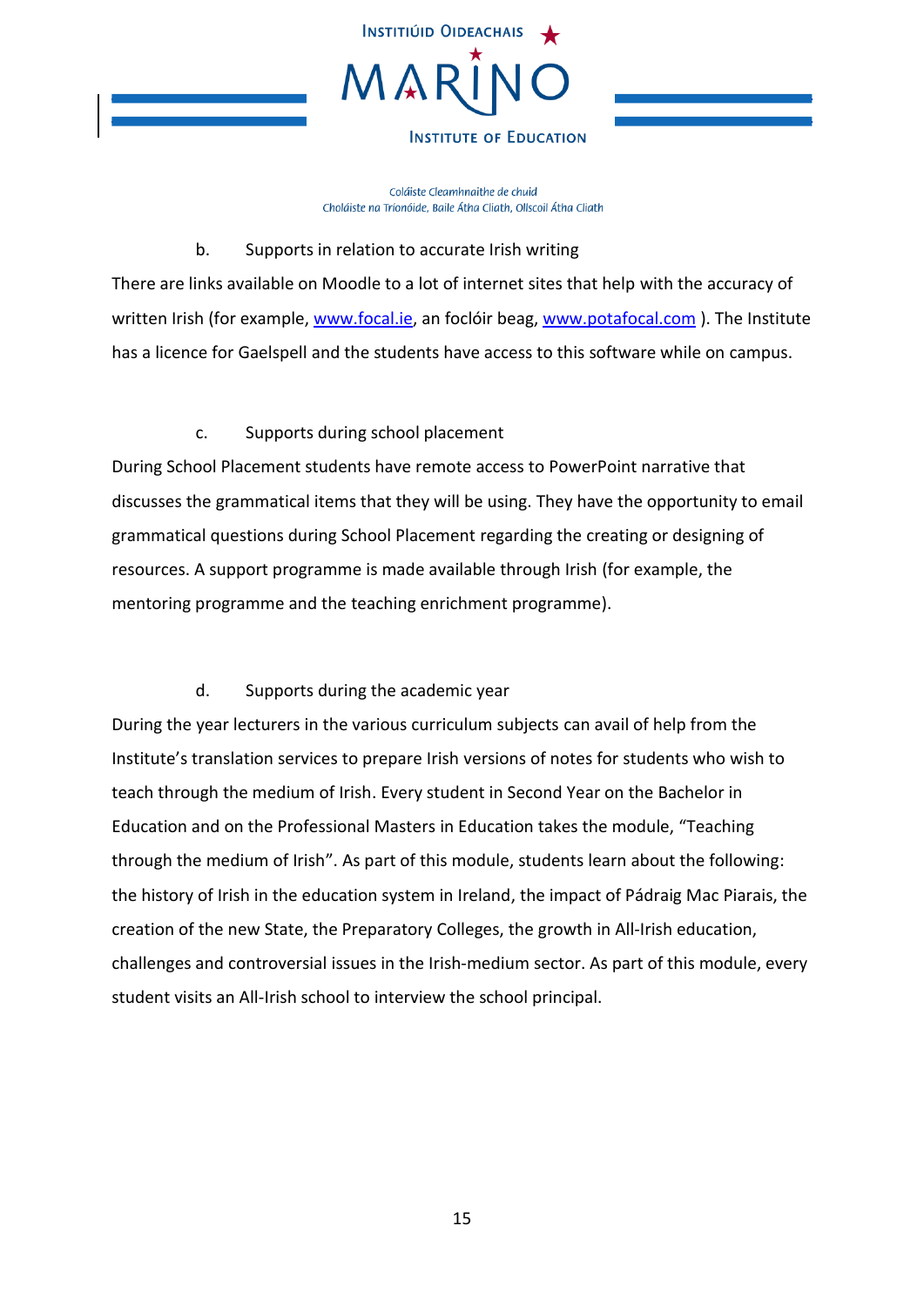

Coláiste Cleamhnaithe de chuid Choláiste na Tríonóide, Baile Átha Cliath, Ollscoil Átha Cliath

### 3.3. Academic services provided through the medium of Irish

<span id="page-15-1"></span><span id="page-15-0"></span>i. The Bachelor in Education through the Medium of Irish The Bachelor in Education through the Medium of Irish is a new degree that will be starting in Marino Institute of Education in September, 2019. This degree will be suitable for students who have an interest in teaching through Irish in Gaeltacht or in All-Irish schools. As part of the Bachelor in Education through the Medium of Irish (Primary Teaching) every student must spend learning periods in the Gaeltacht at Easter in First Year and in Second Year, each learning period being of a fortnight's duration. The students pay the fees for the learning periods in the Gaeltacht directly to the Gaeltacht College. In third Year, they must spend a week in the Gaeltacht taking parts of modules that relate to the degree. Marino Institute of Education will cover the costs in relation to that. In Fourth Year, for the Advanced School Placement (ten weeks), students will be based in the Gaeltacht and work in Gaeltacht schools. Marino Institute of Education will cover the travel and subsistence costs in relation to this.

<span id="page-15-2"></span>ii. The Bachelor in Education and the Professional Masters in Education Students have the opportunity to do the general interview in the competition for the Professional Masters in Education through the medium of Irish. As part of the Bachelor in Education through the medium of English's programme and the Professional Masters in Education Programme, students must spend a fortnight in the Gaeltacht in their First Year and again in Second Year to improve their Irish and to enhance their knowledge Irish culture. These learning periods occur during the academic Year- at Easter- and during these learning periods students must keep a 'Gaeltacht Learning Folder' which they must show to and discuss with their oral examiners at the oral examinations in the Institute before summer. Every student in Second Year on the Bachelor in Education and on the Professional Masters of Education takes the module, "Teaching through the medium of Irish". As part of this module, students learn about the following: the history of Irish in the education system in Ireland, the impact of Pádraig Mac Piarais, the creation of the new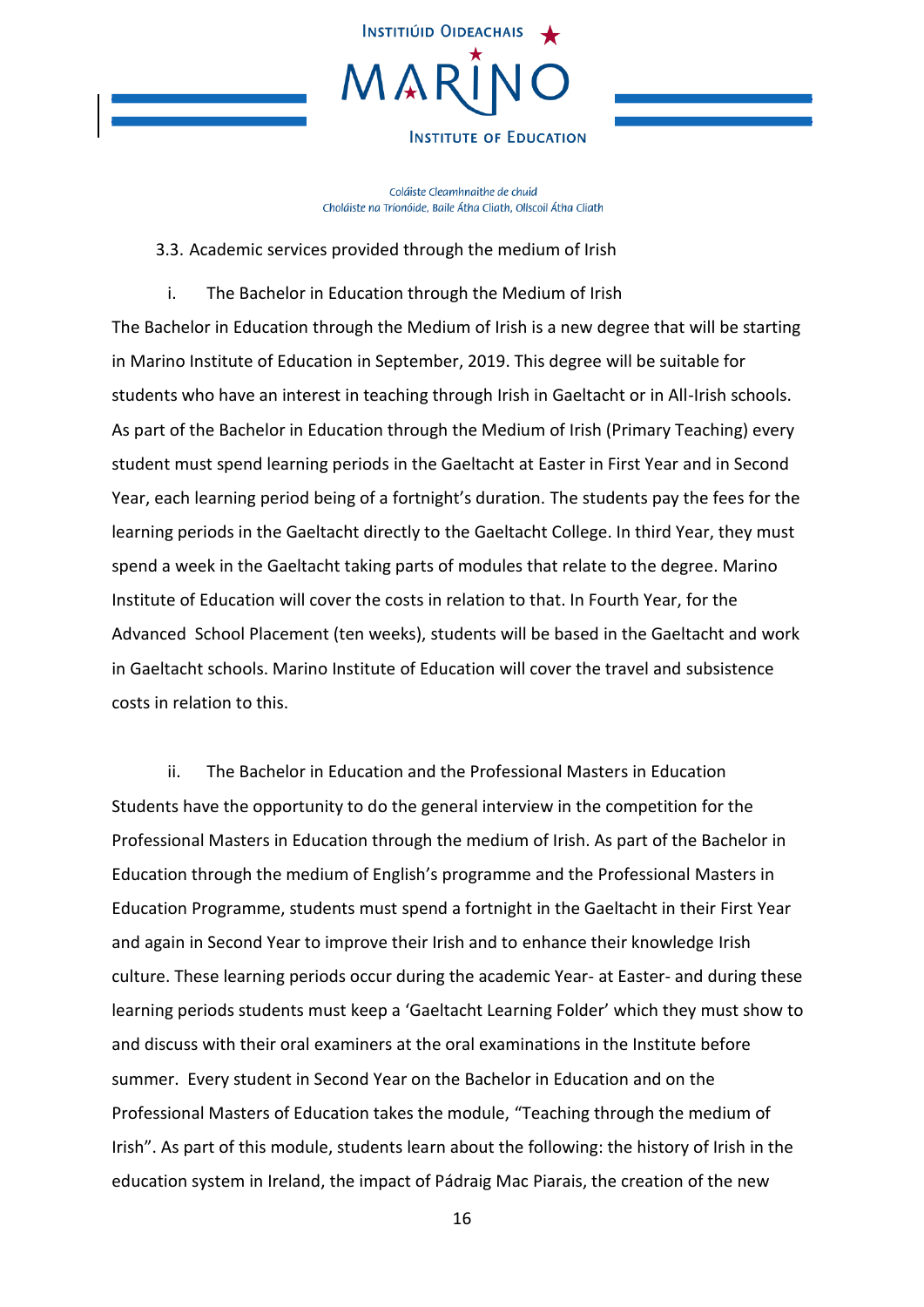

Coláiste Cleamhnaithe de chuid Choláiste na Tríonóide, Baile Átha Cliath, Ollscoil Átha Cliath

State, the Preparatory Colleges, the growth in All-Irish education, challenges and controversial issues in the Irish-medium sector. As part of this module, every student visits an All-Irish school to interview the school principal.

### iii. The Irish Langauge Requirement

<span id="page-16-0"></span>The Irish Language Requirement in Marino Institute of Education enables primary school teachers who receive their teaching qualifications abroad to fulfil the Irish Requirement in order to be fully registered ("registered without conditions") with the Teaching Council. There are two ways in which applicants can obtain the Irish Qualification. These are, the S.C.G. (The Examination for the Irish Qualification - Examination) or the O.C.G. (Adaptation for the Irish Qualification – a period of adjustment followed by an assessment).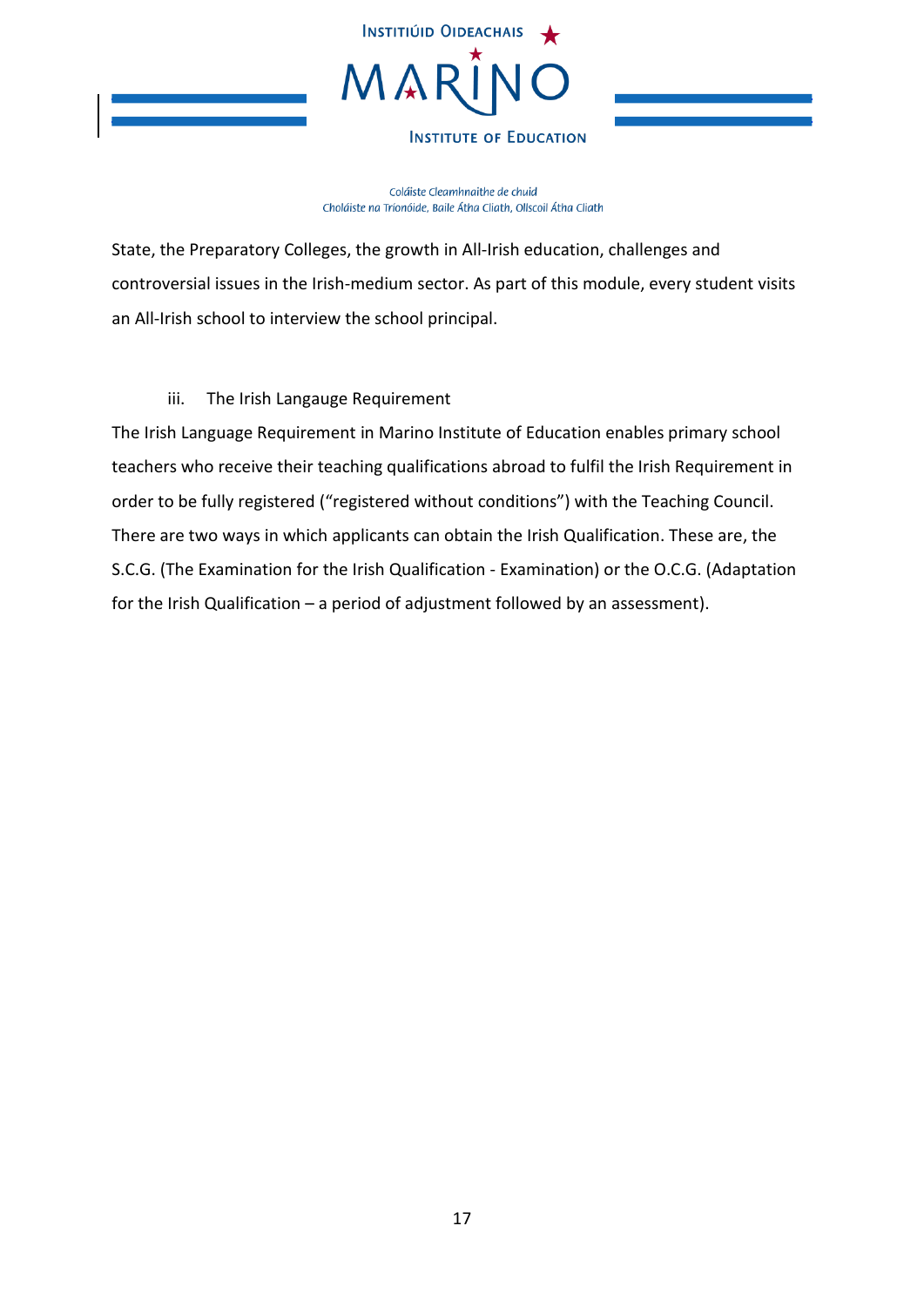

Coláiste Cleamhnaithe de chuid Choláiste na Tríonóide, Baile Átha Cliath, Ollscoil Átha Cliath

# <span id="page-17-0"></span>**4. Chapter 4: Improving Services**

Marino Institute Of Education will adhere to the provisions that are outlined in the tables below as part of the Official Languages Act 2003

<span id="page-17-1"></span>

| Services in the     | <b>Promise</b>                                   | <b>Timeline of completion</b>   |
|---------------------|--------------------------------------------------|---------------------------------|
| Institute           |                                                  | Yr.1/ Yr. 2/ Yr. 3              |
| Signage             | Every sign that Marino Institute Of Education    |                                 |
|                     | erects inside or outside the building will be    | <b>According to legislation</b> |
|                     | in Irish or bilingual.                           |                                 |
|                     | Every Pop Up display stand that is used in       |                                 |
|                     | the Institute in general, for launches, open     |                                 |
|                     | days and careers' days will be available         |                                 |
|                     | bilingually except any Pop Up display stand      |                                 |
|                     | that is used for the Bachelor in Education       |                                 |
|                     | through the medium of Irish, which will be in    |                                 |
|                     | Irish only or any particular display at the      |                                 |
|                     | open days that describes the Irish language      |                                 |
|                     | services that are available in the Institute.    |                                 |
|                     | Visitor I.D cards will be available in Irish and |                                 |
|                     | in English.                                      | $\overline{2}$                  |
|                     |                                                  |                                 |
| <b>Publications</b> | The Prospectus will be published bilingually,    | <b>According to legislation</b> |
|                     | documents that lay out the public policy         |                                 |
|                     | proposals, audited accounts, yearly reports      |                                 |

### 4.1. To improve services in the Institute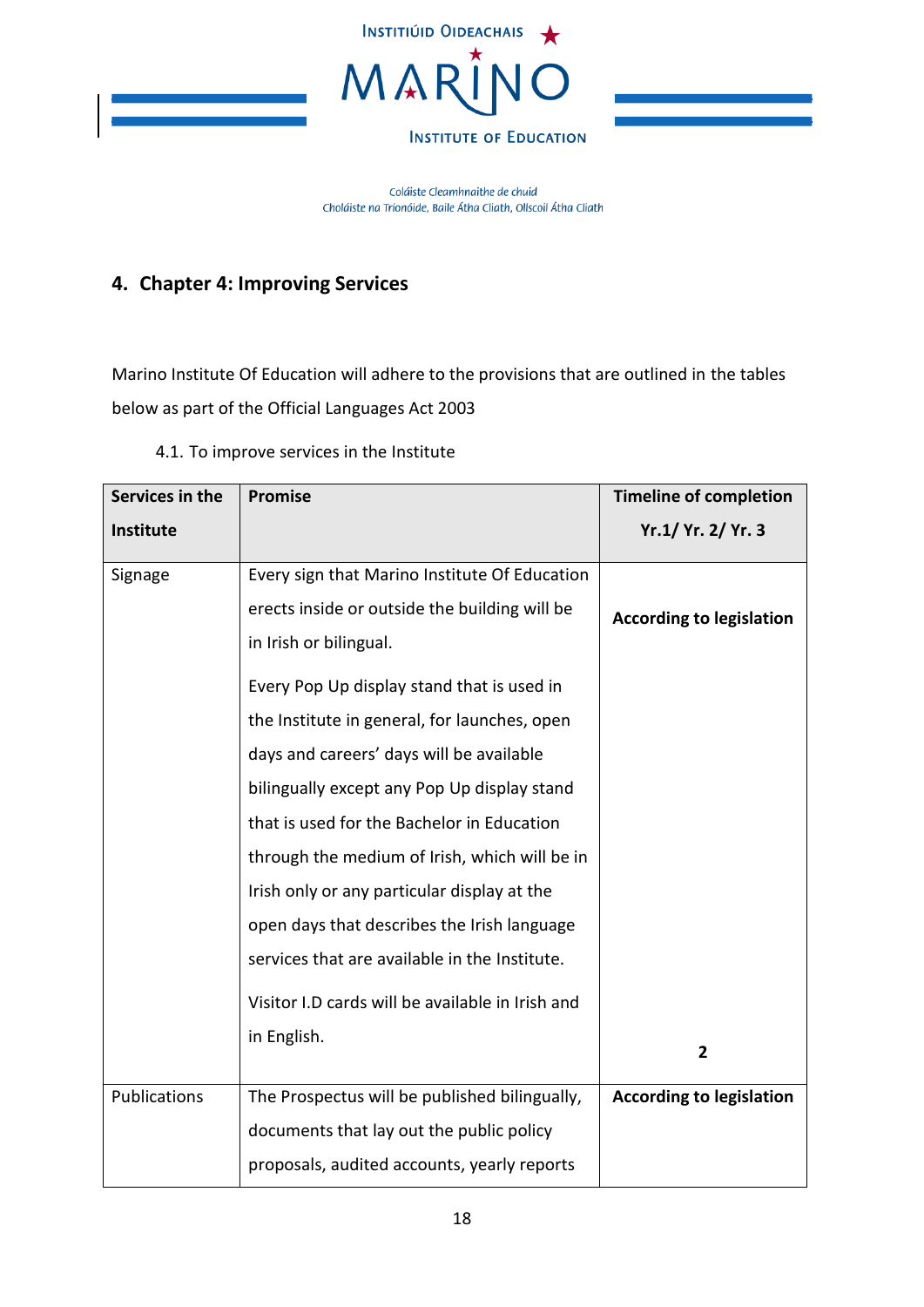

|                | and the Institute's Strategic Plan.             |                                 |
|----------------|-------------------------------------------------|---------------------------------|
|                | MIE will continue with the system of            |                                 |
|                | publishing press statements in Irish and        |                                 |
|                | English. When press statements are being        |                                 |
|                | issued to the Irish language media only, it is  |                                 |
|                | in Irish only that they will be issued.         |                                 |
| Forms          | The most common forms that students             | 1                               |
|                | request from the Registrar's Office will be     |                                 |
|                | published bilingually online and bilingual      |                                 |
|                | hardcopies will be available, and if they are   |                                 |
|                | not available at present they will be made      |                                 |
|                | available as soon as possible.                  |                                 |
| Restaurant and | A menu in both Irish and English will be put    | $\mathbf{1}$                    |
| Cafe           | in 'Blasta' and in the café 'Costa'.            |                                 |
|                | An Irish conversation workshop will be made     | $\overline{2}$                  |
|                | available to the staff in the restaurant once a |                                 |
|                | month for those who wish to attend.             |                                 |
| Communication  | Letters and electronic post:                    |                                 |
| in writing     | Replies will be given to written                | <b>According to legislation</b> |
|                | correspondence in the official language in      |                                 |
|                | which it was received.                          |                                 |
|                | Formal bilingual correspondence services        |                                 |
|                | will be available in letter form to every       |                                 |
|                | primary and post-primary school, to every       |                                 |
|                | educational and Irish language organization.    |                                 |
|                | Correspondence to All-Irish schools,            |                                 |
|                |                                                 |                                 |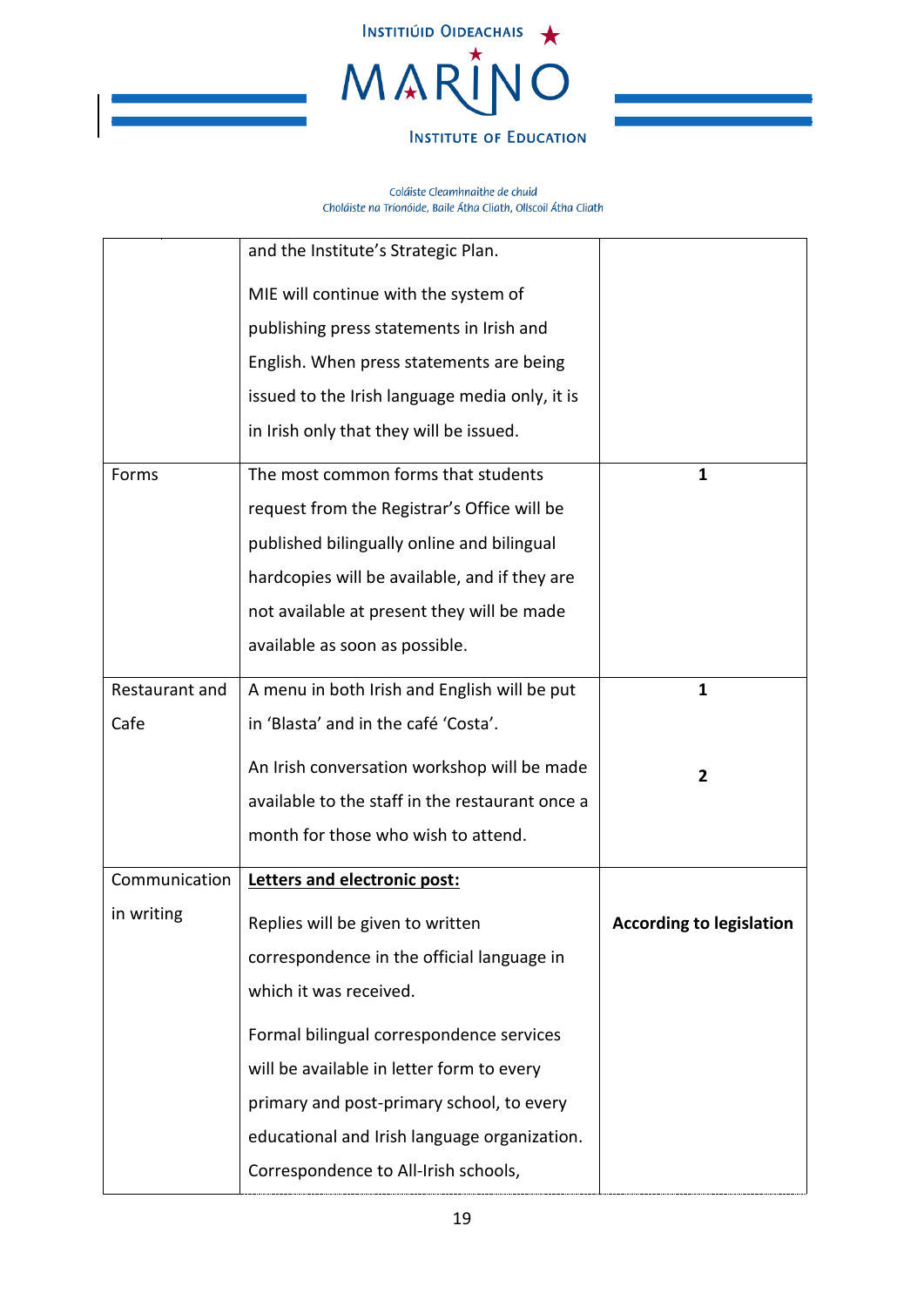

|               | Gaeltacht schools, All-Irish secondary schools  |                                 |
|---------------|-------------------------------------------------|---------------------------------|
|               | and Gaeltacht secondary schools will be in      |                                 |
|               | Irish only.                                     |                                 |
|               | <b>Stationary:</b>                              |                                 |
|               | Headings on particular stationary that          | <b>According to legislation</b> |
|               | includes note-paper, complimentary slips,       |                                 |
|               | fax cover sheets, cover files and other         |                                 |
|               | folders, labels and envelopes will be           |                                 |
|               | available in Irish or bilingually.              |                                 |
| Verbal        | Irish language services will be available from: |                                 |
| Communication | The Irish Department/ the Irish Officer.        |                                 |
|               | These following offices/departments will        | $\mathbf 1$                     |
|               | have Irish services available: The President's  |                                 |
|               | Office, The Registrar's Office, The             |                                 |
|               | Admissions' Office, The Library, Student        |                                 |
|               | Services - The Students' Union - The Irish      |                                 |
|               | Officers.                                       | $\mathbf{2}$                    |
|               | Other various Departments/Offices will have     |                                 |
|               | Irish services available depending on the       |                                 |
|               | appropriate staff being available.              | 1                               |
|               | Administrative staff will be able to greet      |                                 |
|               | customers in Irish and in English and will put  |                                 |
|               | their customers in contact without delay to     |                                 |
|               | the officer responsible for the service that is |                                 |
|               | being requested in Irish.                       |                                 |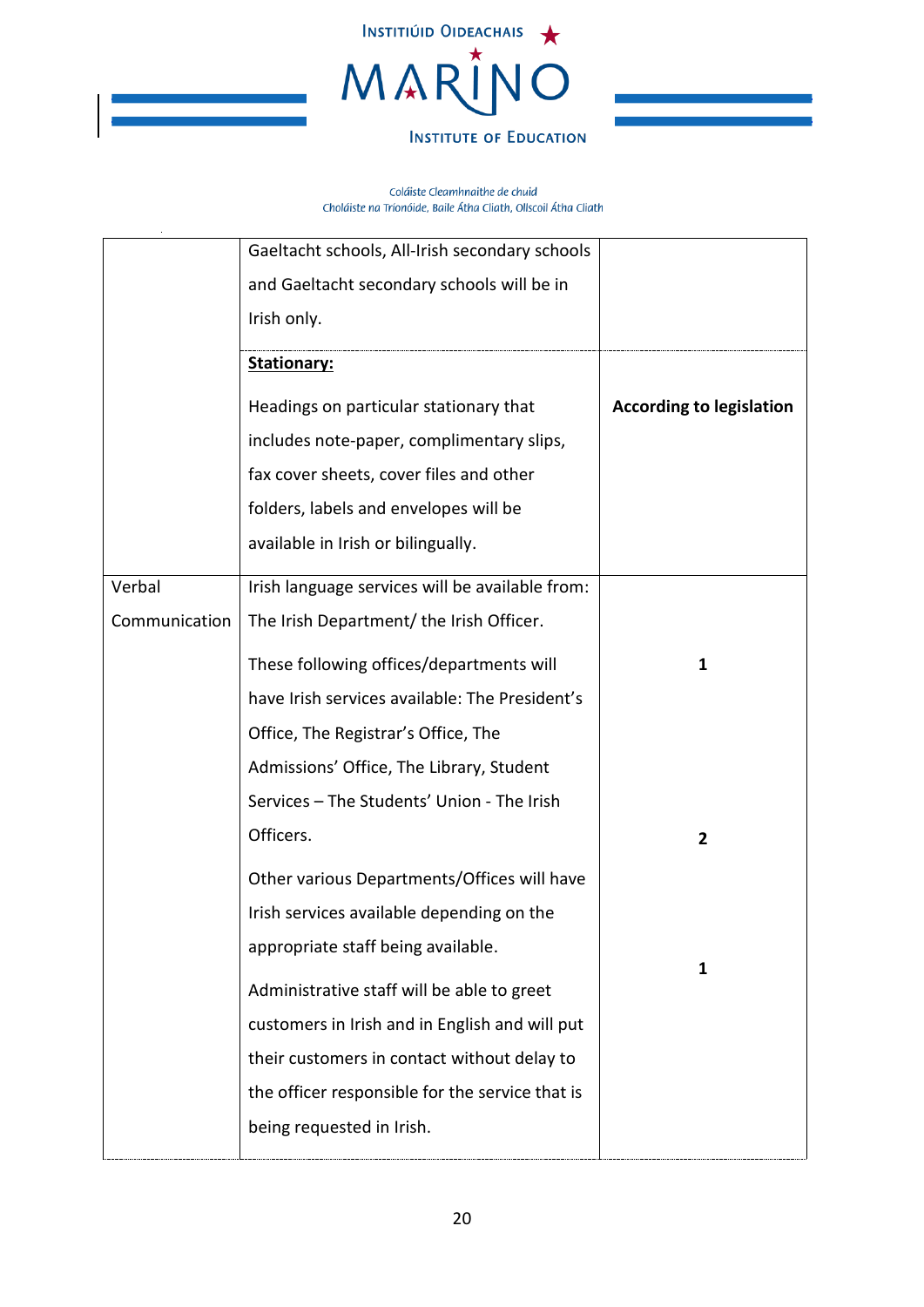

| From the beginning of |
|-----------------------|
| the Scheme            |
|                       |
|                       |
|                       |
|                       |
|                       |
|                       |
|                       |
|                       |
|                       |
|                       |
|                       |
|                       |
|                       |
|                       |
|                       |
|                       |
|                       |
|                       |
|                       |
|                       |
|                       |
|                       |
|                       |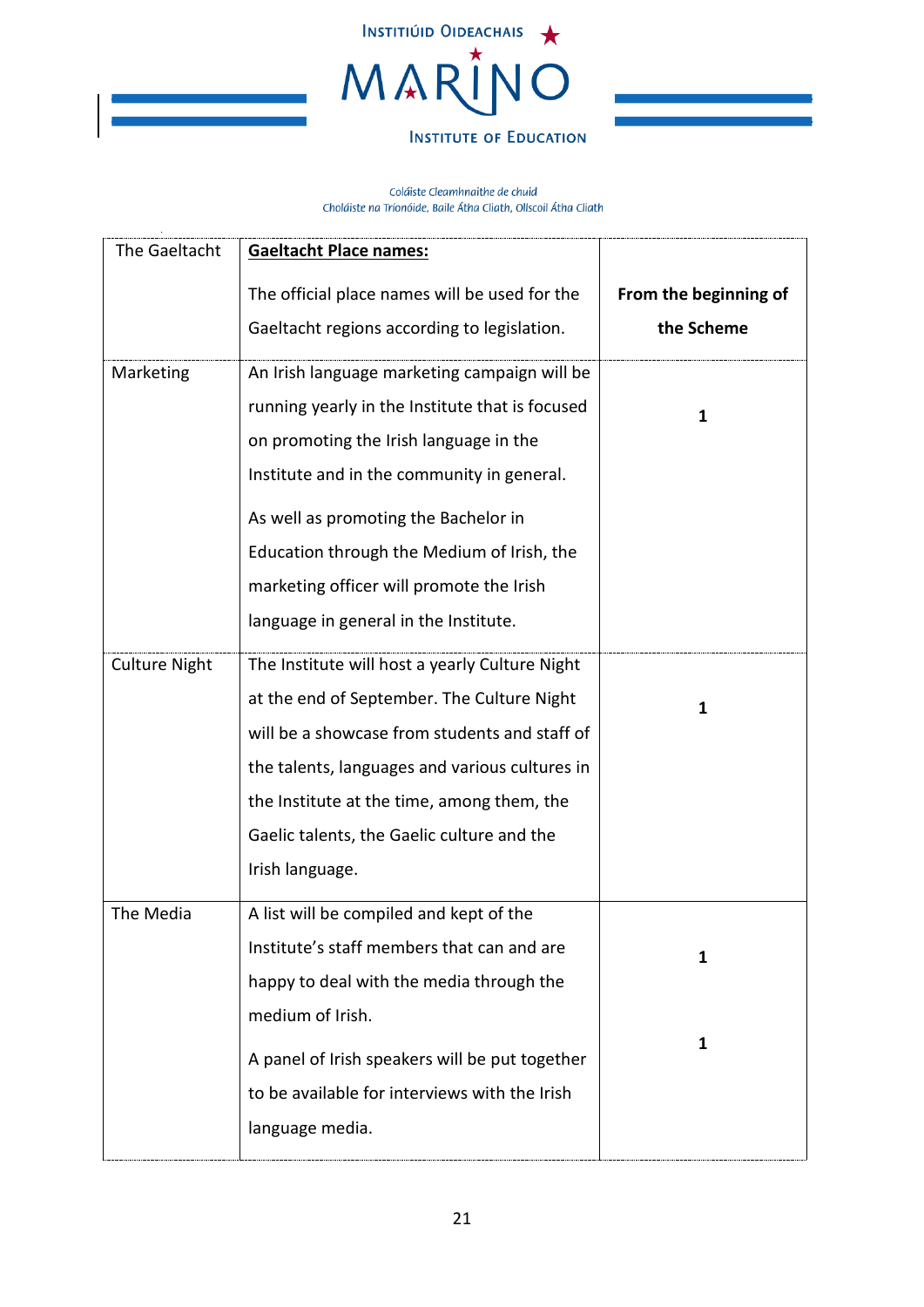

|              | The Institute's Website:                      |                |
|--------------|-----------------------------------------------|----------------|
| Social Media | An Irish version of the website will be made  | $\mathbf{1}$   |
|              | available, particularly the background        |                |
|              | information page titled 'About Us', the       |                |
|              | history of the Institute and the President's  |                |
|              | Welcome.                                      |                |
|              | The Official Languages Act will be in Irish   |                |
|              | only on the website.                          |                |
|              | <b>Moodle</b>                                 |                |
|              |                                               |                |
|              | An Irish version of the learning platform     | $\overline{2}$ |
|              | Moodle will be available: with a welcoming    |                |
|              | message in Irish; and notes only in Irish for |                |
|              | Irish, for the Teaching Irish, for Teaching   |                |
|              | through the Medium of Irish, for the various  |                |
|              | curriculum subjects (as much as possible)     |                |
|              | and for the Bachelor in Education through     |                |
|              | the Medium of Irish.                          |                |
|              | The Institute's Instagram Page:               |                |
|              | MIE's official Instagram page will be run     |                |
|              | through the medium of Irish only but contact  |                |
|              | made through English will also be welcome.    |                |
|              |                                               | $\mathbf{1}$   |
|              | The Institute's Twitter Page:                 |                |
|              | The Institute has a range of departmental     | $\mathbf{1}$   |
|              | Twitter accounts. Irish and English will be   |                |
|              | used on Marino's official Twitter account,    |                |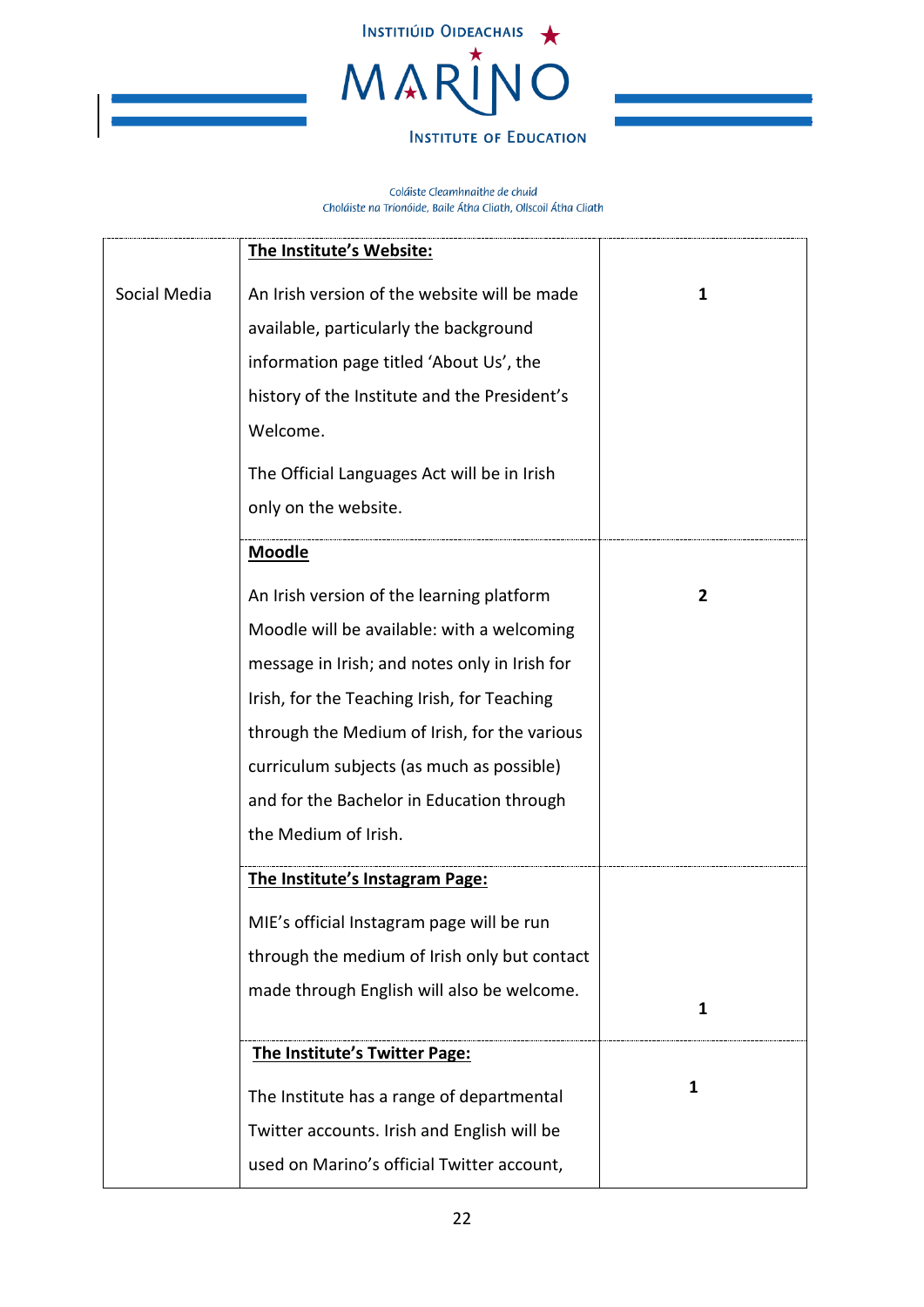

#### Coláiste Cleamhnaithe de chuid Choláiste na Tríonóide, Baile Átha Cliath, Ollscoil Átha Cliath

| but the Bachelor in Education through the     |  |
|-----------------------------------------------|--|
| Medium of Irish's Twitter account will be run |  |
| through the medium for Irish only.            |  |

# 4.2. To improve services for the Institute's staff members

<span id="page-22-0"></span>

| <b>Services</b>   | <b>Promise</b>                             | <b>Timeline of completion</b> |
|-------------------|--------------------------------------------|-------------------------------|
|                   |                                            | Yr.1/ Yr. 2/ Yr. 3            |
| Irish classes     | Recognise present staff levels of          | $\mathbf{1}$                  |
|                   | competency and language networks.          |                               |
|                   | Staff members will be able to attend Irish | $\overline{2}$                |
|                   | classes and help will be provided to staff |                               |
|                   | members who wish to attend these           |                               |
|                   | classes.                                   |                               |
|                   | Staff members will be able to undertake    | 3                             |
|                   | Irish qualifications.                      |                               |
|                   |                                            |                               |
| Irish             | A 'Pop Up Gaeltacht' will be held in the   | $\mathbf{1}$                  |
| conversational    | staff room every Wednesday. This will be   |                               |
| group             | an informal opportunity for staff          |                               |
|                   | members to speak Irish with one another.   |                               |
| Irish             | Provide an Irish language workshop         | $\mathbf{1}$                  |
| conversation      | during Irish Week.                         |                               |
| workshop during   | Speakers will be organized to come in      | 1                             |
| <b>Irish Week</b> | and speak with the staff and               |                               |
|                   | dancing/singing/music workshops will be    |                               |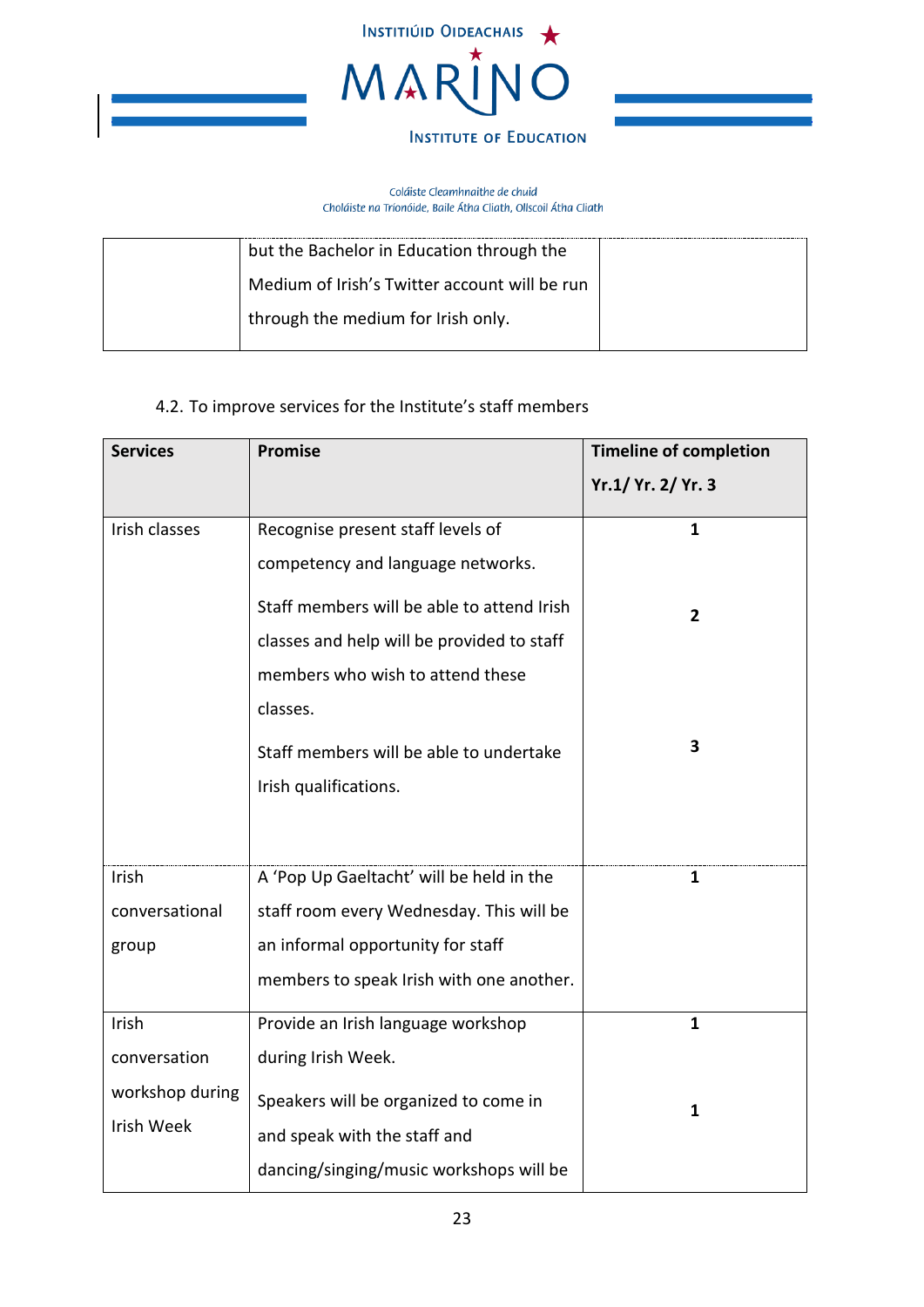

|               | provided.                                   |              |
|---------------|---------------------------------------------|--------------|
| Culture group | The Institute will provide support to any   |              |
|               | staff members who wish to attend plays,     | 3            |
|               | concerts and festivals that promote the     |              |
|               | Irish language and culture. The Institute's |              |
|               | staff will have an opportunity to attend    |              |
|               | different events to use and practise Irish, |              |
|               | for example, in Club an Chonartha, at       |              |
|               | Oireachtas na Samhna, at Féile na Mí and    |              |
|               | so on.                                      |              |
| Forms         | These following forms are made available    | 1            |
|               | bilingually for the staff: Official         |              |
|               | application for the accommodation           |              |
|               | office; the Personnel Form; the Costs       |              |
|               | Form.                                       |              |
| Emails        | Support will be available to staff          | $\mathbf{1}$ |
|               | members to translate their titles for use   |              |
|               | in email signatures and on business cards,  |              |
|               | if needed.                                  |              |
|               | The possibility will be examined with       | 1            |
|               | regard to enabling staff members to         |              |
|               | indicate their level of competency in Irish |              |
|               | when signing emails, if they wish to do     |              |
|               | SO.                                         |              |
| Publications  | ID cards will be made available to staff    | 1            |
|               | members in Irish and English.               |              |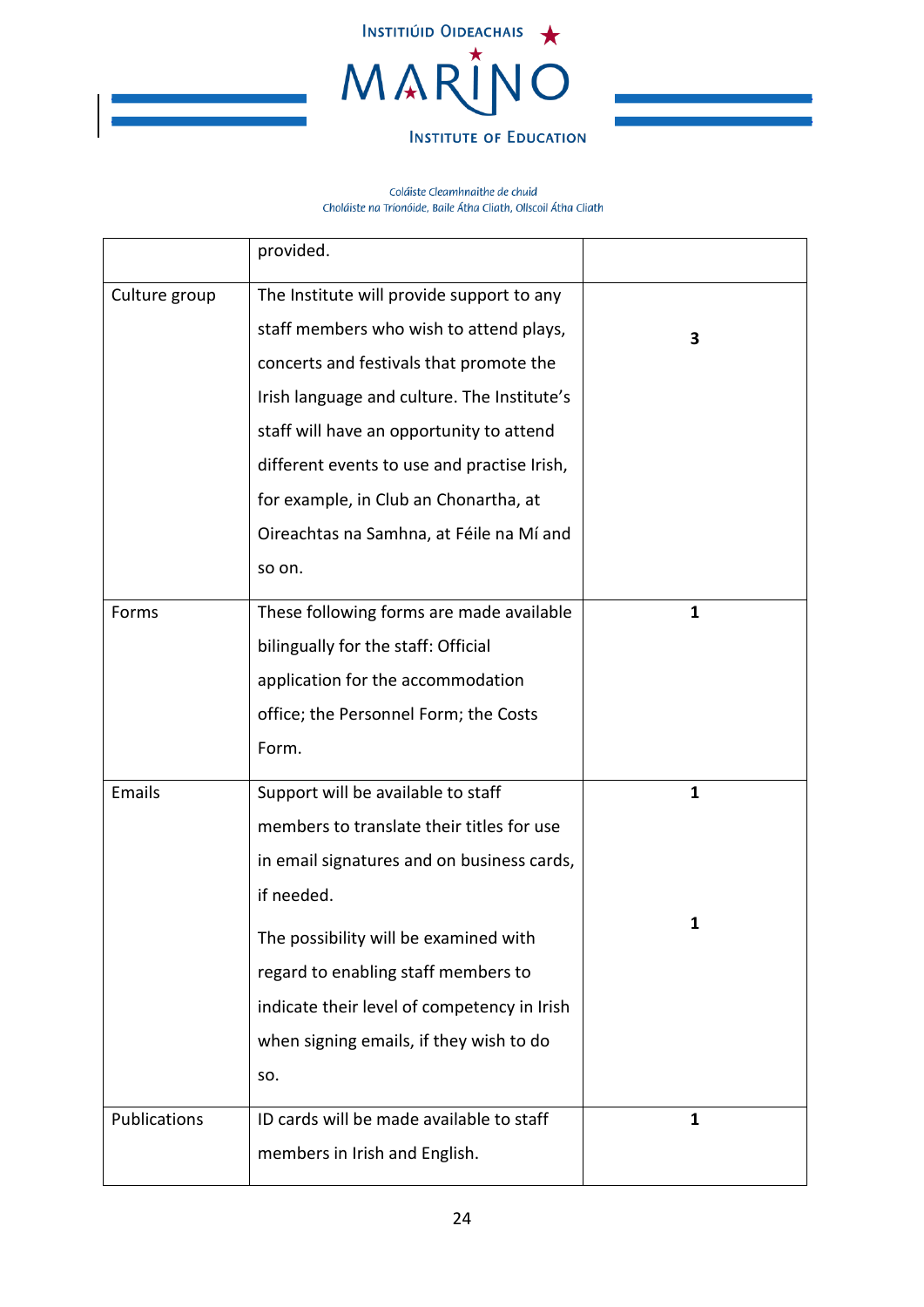

#### Coláiste Cleamhnaithe de chuid Choláiste na Tríonóide, Baile Átha Cliath, Ollscoil Átha Cliath

| The Bachelor in | The details that relate to fostering | September 2019 |
|-----------------|--------------------------------------|----------------|
| Education       | common understandings and best       |                |
| through the     | practice are outlined below.         |                |
| medium of Irish |                                      |                |
|                 |                                      |                |

# i. Services for the Bachelor in Education through the medium of Irish for the staff

<span id="page-24-0"></span>

| <b>Background</b> | Below are the common understandings and best practice for lecturers on<br>the Bachelor in Education through the medium of Irish, and for the<br>students who will be on the degree and teaching through the medium of<br>Irish.                                                                                                                                                                                                                                                                                                                                                                                                                                                                                                                                                                                                                                                                                            |
|-------------------|----------------------------------------------------------------------------------------------------------------------------------------------------------------------------------------------------------------------------------------------------------------------------------------------------------------------------------------------------------------------------------------------------------------------------------------------------------------------------------------------------------------------------------------------------------------------------------------------------------------------------------------------------------------------------------------------------------------------------------------------------------------------------------------------------------------------------------------------------------------------------------------------------------------------------|
| Common            | Lectures/students teach completely thorough the medium of Irish (Irish is the                                                                                                                                                                                                                                                                                                                                                                                                                                                                                                                                                                                                                                                                                                                                                                                                                                              |
| understandi       | medium of teaching and learning); they are subject and language<br>lecturers/teachers, which means that they plan for teaching the subject and for                                                                                                                                                                                                                                                                                                                                                                                                                                                                                                                                                                                                                                                                                                                                                                         |
| ng and best       | teaching the language and that they set out subject and language objectives; they<br>teach terminology/language openly in every lecture/lesson and do their best to                                                                                                                                                                                                                                                                                                                                                                                                                                                                                                                                                                                                                                                                                                                                                        |
| practice          | achieve a balance between teaching the subject and teaching the language; they<br>differentiate for native speaker and students'/children's learning abilities and<br>language; they create tasks that facilitate teaching of the language and teaching the<br>subject; they seize the informal and formal opportunities to enrich the students'<br>language and to foster language and cultural awareness; they evaluate the subject<br>and the language; they give feedback to students/children about the subject and<br>the language and they reflect and evaluate the objectives that they have achieved<br>in relation to the subject and language.                                                                                                                                                                                                                                                                  |
|                   | As well as this, with regard to accurate Irish they are exemplary, and they check the<br>language in their notes and in their presentations. The seek help with the proofing<br>of language, if needed. They use the supports that the Institute makes available but<br>they don't seek a complete translation. They foster written accuracy and accurate<br>spoken Irish in every lecture/ lesson.<br>Students are encouraged to add to their Language Learning folders;<br>lectures/students use Irish resources as much as possible in their lectures/lessons<br>and on line; they create an all-Irish learning environment and lecturers inform the<br>students about resources and Irish textbooks for their subject. Lecturers can<br>recommend international literature (including English textbooks) on their reading<br>lists.<br>Lecturers give students strategies for multi-grade/multi class arrangements and |
|                   | every visitor or guest speaker who is invited to their lectures/lessons has Irish.<br>Lecturers and students have a theoretical and practical understanding of CLIL and of<br>immersion education and they have a knowledge of the articles and books which                                                                                                                                                                                                                                                                                                                                                                                                                                                                                                                                                                                                                                                                |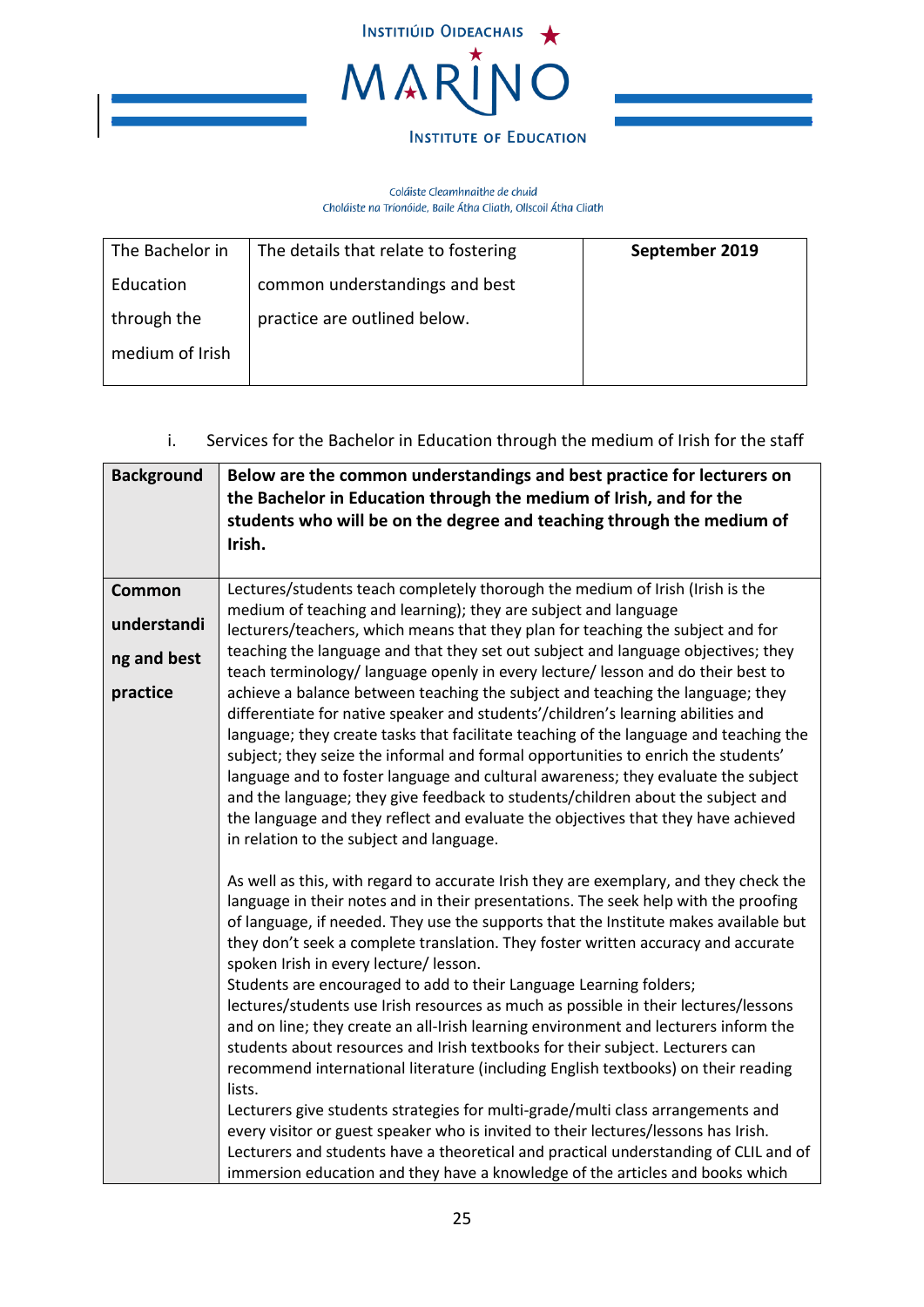

|                    | are on the shared file: 'Central texts for the Bachelor of Education through the<br>medium of Irish'.<br>Lecturers and students alike add to their professional language development, in the<br>subject, in CLIL and in immersion education and lecturers publish research through<br>the medium of Irish. Lecturers/students speak Irish to the staff as much as is<br>possible and they partake in the Marino Institute of Education/school's Irish<br>language community.                                                                                                                                                                                                                                                                                                                                                                                                                                                                                                                                                                                                                                                                                                                                                                                                                                                                                                                                                                                 |
|--------------------|--------------------------------------------------------------------------------------------------------------------------------------------------------------------------------------------------------------------------------------------------------------------------------------------------------------------------------------------------------------------------------------------------------------------------------------------------------------------------------------------------------------------------------------------------------------------------------------------------------------------------------------------------------------------------------------------------------------------------------------------------------------------------------------------------------------------------------------------------------------------------------------------------------------------------------------------------------------------------------------------------------------------------------------------------------------------------------------------------------------------------------------------------------------------------------------------------------------------------------------------------------------------------------------------------------------------------------------------------------------------------------------------------------------------------------------------------------------|
| <b>References:</b> | An Roinn Oideachais agus Scoileanna (2018). Dréacht-Treoir Do<br>Bhunscoileanna Gaeltachta: Tumoideachas: Táscairí Dea-<br>Chleachtais. An tAonad um Oideachas Gaeltachta: Baile Átha Cliath.<br>Available at:<br>https://www.education.ie/ga/Foilseach%C3%A1in/Tuarasc%C3%A1l<br>$\bullet$<br>acha-Oideachais/tascairi-dea-chleachtais-don-tumoideachas-<br>dreacht-treoir-do-bhunscoileanna-gaeltachta.pdf<br>Institiúid Oideachais Marino (2018). Initial Teacher Education: Pro<br>$\bullet$<br>Forma (Baitsiléir san Oideachas Trí Mheán na Gaeilge). Curtha faoi<br>bhráid Na Comhairle Múinteoireachta, 2018. Lch, 16 (D'achoimre ar<br>an téama: "Teacher as Expert Irish-Language-Immersion<br>Practitioner")<br>Ó Ceallaigh, T.J., Hourigan, M. & Leavy, A. (2018). Developing<br>potentiality: pre-service elementary teachers as learners of<br>language immersion teaching. International Journal of Bilingual<br>Education and Bilingualism. Available at:<br>https://doi.org/10.1080/13670050.2018.1489779<br>Ó Ceallaigh, T.J. & Ní Shéaghdha, A. (2017). I dTreo Barr Feabhais<br>Dea-Chleachtais San Oideachas Lán-Ghaeilge. Gaeloideachas agus<br>COGG: Baile Átha Cliath. Available at:<br>https://www.cogg.ie/wp-content/uploads/Crit%C3%A9ir-<br>aitheantais-cu%C3%AD-um-dhearbh%C3%BA-<br>c%C3%A1il%C3%ADochta-agus-dea-chleachtais-do-bhunscoileanna-<br>agus-iarbhunscoileanna-l%C3%A1n-Ghaeilge-ar-bhonn-uile-<br>%C3%89ireann.pdf |
|                    |                                                                                                                                                                                                                                                                                                                                                                                                                                                                                                                                                                                                                                                                                                                                                                                                                                                                                                                                                                                                                                                                                                                                                                                                                                                                                                                                                                                                                                                              |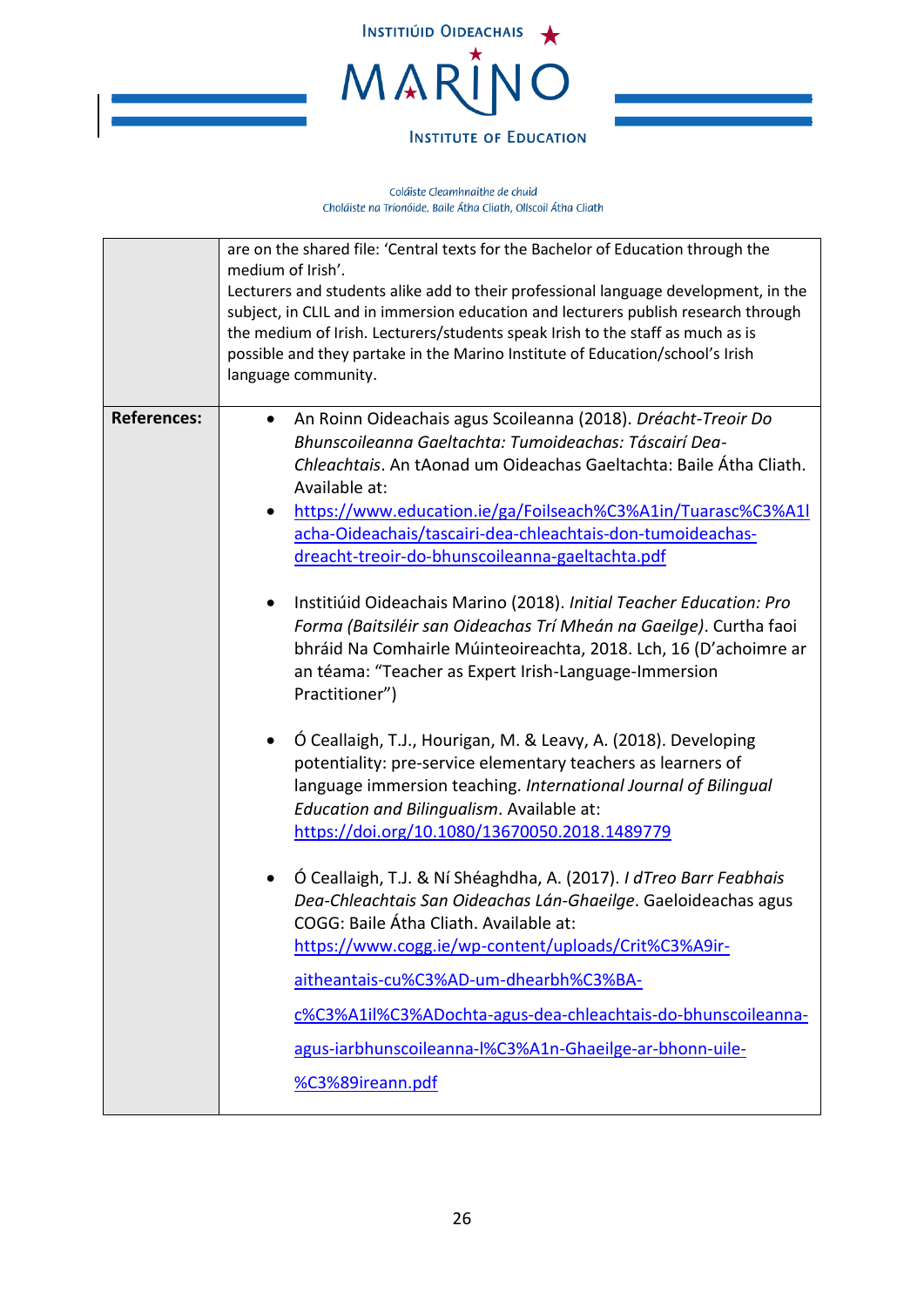

Coláiste Cleamhnaithe de chuid Choláiste na Tríonóide, Baile Átha Cliath, Ollscoil Átha Cliath

## 4.3. To improve services for the Institute's Students

<span id="page-26-0"></span>

| <b>Services for</b> | <b>Promise</b>                             | <b>Timeline of completion</b> |
|---------------------|--------------------------------------------|-------------------------------|
| students            |                                            | Yr.1/ Yr. 2/ Yr. 3            |
| Oireachtas na       | MIE will make a travel and                 |                               |
| Samhna              | accommodation allowance available (up to   | 1                             |
|                     | ten students) to attend Oireachtas na      |                               |
|                     | Samhna.                                    |                               |
| Coffee              | Tea and biscuits will be available free of |                               |
| Morning             | charge in a recognized room in the         | 1                             |
|                     | Students' Union space once a week          |                               |
|                     | between 10.50 and 11.30 a.m. The only      |                               |
|                     | condition that is attached to this is that |                               |
|                     | Irish must be spoken during the event.     |                               |
| Chatting and        | Run an Irish language workshop during      | $\mathbf{1}$                  |
| Workshop            | Irish week.                                |                               |
|                     | Speakers will be organised to come in and  | 1                             |
|                     | speak to students, for example, a person   |                               |
|                     | from one of the following organizations:   |                               |
|                     | Foras na Gaeilge, Club Chonradh na         |                               |
|                     | Gaeilge. A dancing/singing/music           |                               |
|                     | workshop will be made available with a     |                               |
|                     | special guest.                             |                               |
| Publications        | ID cards will be available in Irish and    | 1                             |
|                     | English.                                   |                               |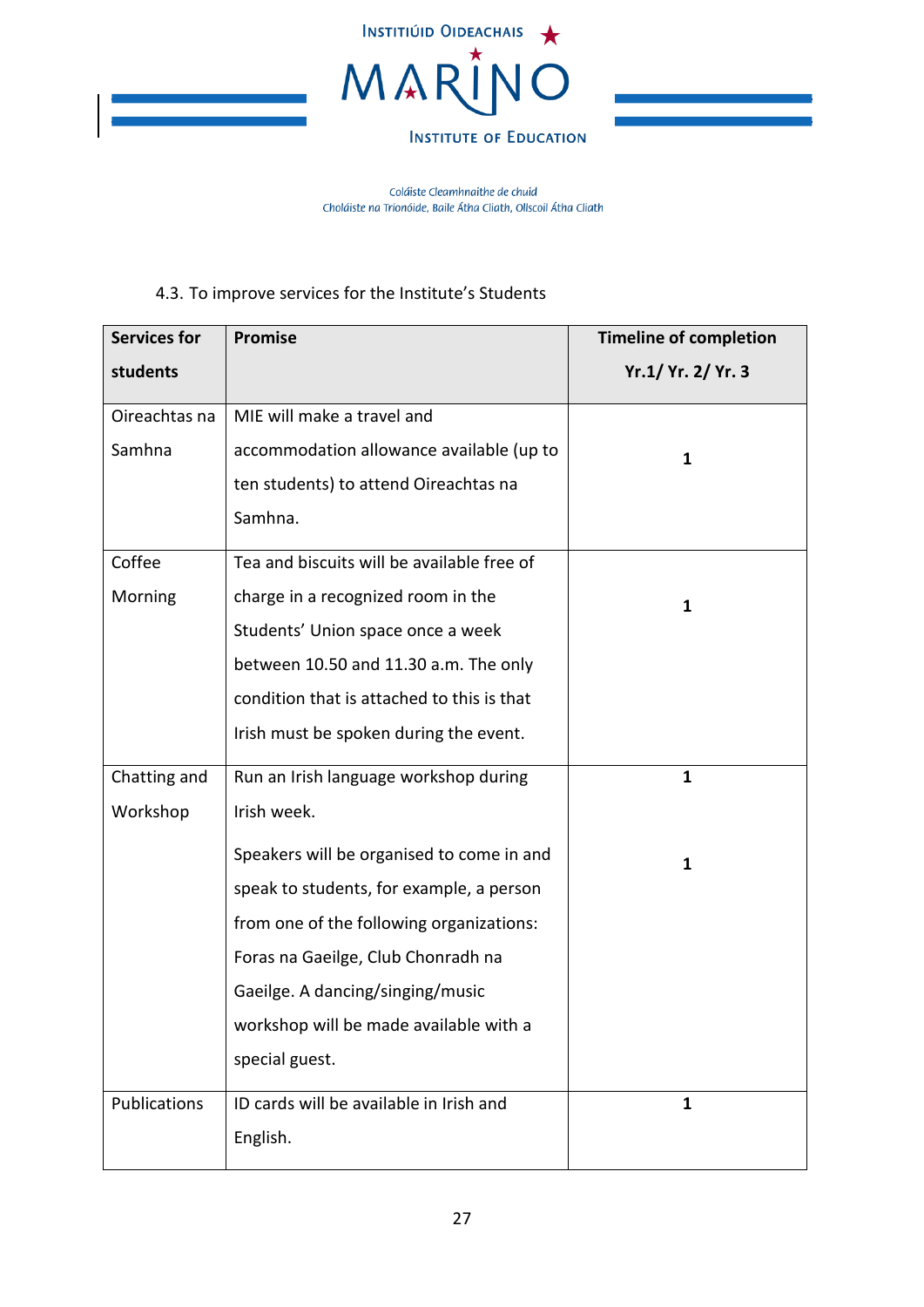

Coláiste Cleamhnaithe de chuid Choláiste na Tríonóide, Baile Átha Cliath, Ollscoil Átha Cliath

|                   | An Irish version of the Students' Handbook  |   |
|-------------------|---------------------------------------------|---|
|                   | will be made available.                     |   |
| <b>CV Support</b> | The Institute will make a CV support        |   |
| <b>Services</b>   | service available on the website with       | 2 |
|                   | regard to employment opportunities in the   |   |
|                   | All-Irish sector and in relation to         |   |
|                   | employment with Irish in general with       |   |
|                   | practical advice on how to prepare a CV in  |   |
|                   | Irish as well as helping to write a cover   |   |
|                   | letter to apply for a job.                  |   |
| Irish             | As part of the induction course,            | 1 |
| induction         | information will be given to the students   |   |
| course for        | about 'Irish in the Institute', information |   |
| students          | about classes, events and the Institute's   |   |
|                   | Irish society.                              |   |
|                   |                                             |   |

# 4.4. To improve services for the Institute's Students and Staff members

<span id="page-27-0"></span>

| <b>Support</b> | <b>Promise</b>                            | <b>Timeline of completion</b> |
|----------------|-------------------------------------------|-------------------------------|
| services       |                                           | Yr.1/ Yr. 2/ Yr. 3            |
|                | A relationship will be maintained between |                               |
|                | the Students' Union, The Cumann Gaelach   |                               |
|                | and the Irish Department.                 |                               |
|                | There will be a representative from the   |                               |
|                | Students' Union on the Institute's Irish  |                               |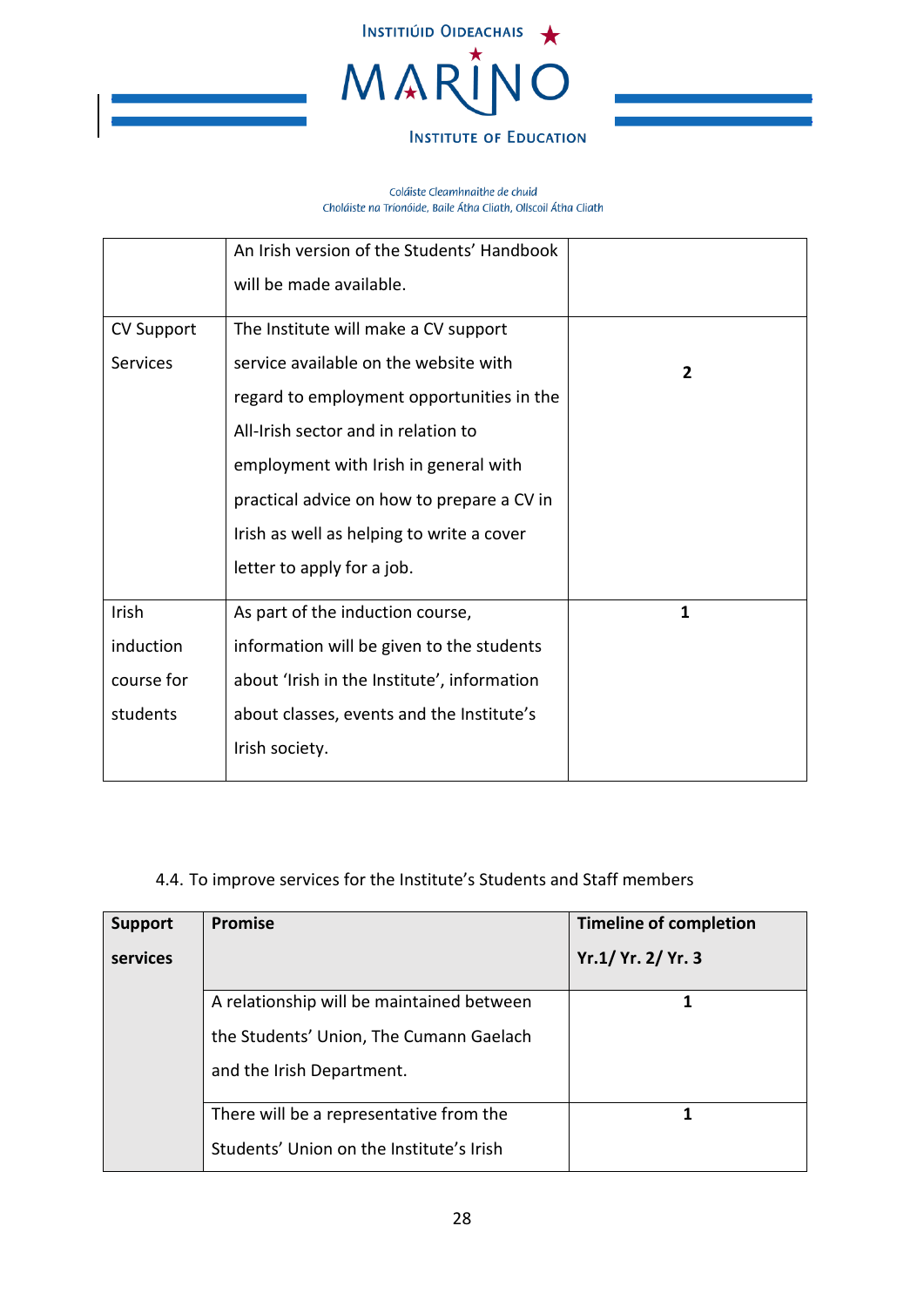

| Language Committee.                                                                                                             |  |
|---------------------------------------------------------------------------------------------------------------------------------|--|
| Support will be provided for the 'coffee<br>morning' that will be in the designated room<br>in the Students' space once a week. |  |
| Irish language cultural events/activities will<br>be available to the Institute's community.                                    |  |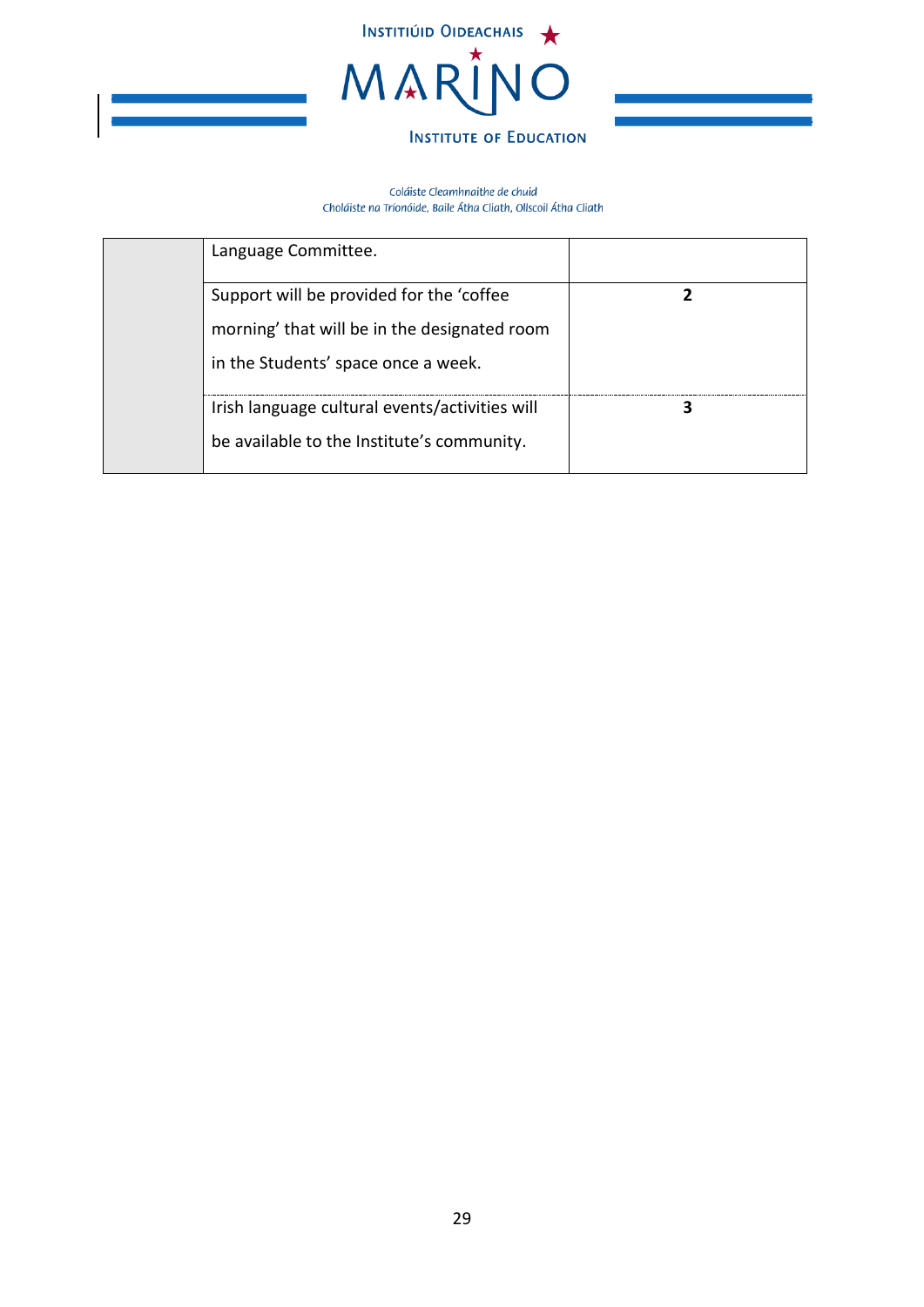

Coláiste Cleamhnaithe de chuid Choláiste na Tríonóide, Baile Átha Cliath, Ollscoil Átha Cliath

## <span id="page-29-0"></span>**5. Chapter 5: Improving competency in Irish**

5.1. Recruitment

<span id="page-29-1"></span>An induction pack will be provided to all the staff and the new staff members in particular, which will include the Institute's Language Scheme/The Official Languages' Act to ensure that they understand the promises that relate to the Language Scheme. A workshop will be available to the various departments in which members of the departments have the opportunity to speak, discuss the Scheme and understand its importance.

### <span id="page-29-2"></span>5.2. Training and Development

Marino Institute of Education promises to provide staff with the opportunity to attend Irish courses and to undertake obtaining an Irish language qualification. The entire staff will be informed about the resources/opportunities to improve their ability in Irish.

5.3. Pledges to be completed before the end of this Scheme:

<span id="page-29-3"></span>

|   | Marino Institute Of Education will have completed the following acts on this list before<br>the end of the term of the Scheme:   |
|---|----------------------------------------------------------------------------------------------------------------------------------|
| п | Provide staff with training in language awareness.                                                                               |
| ٠ | Always provide Irish classes for staff.                                                                                          |
| п | Organise events for staff and students that promote the Irish language and Irish<br>culture in the Institute.                    |
| п | Establish a Coffee morning once a week for students.                                                                             |
|   | Provide a Travel and accommodation allowance (for up to ten people) for students<br>to attend Oireachtas na Samhna.              |
| ٠ | Organise a Culture Night every year at the end of September for students, staff<br>and for the Institute's community in general. |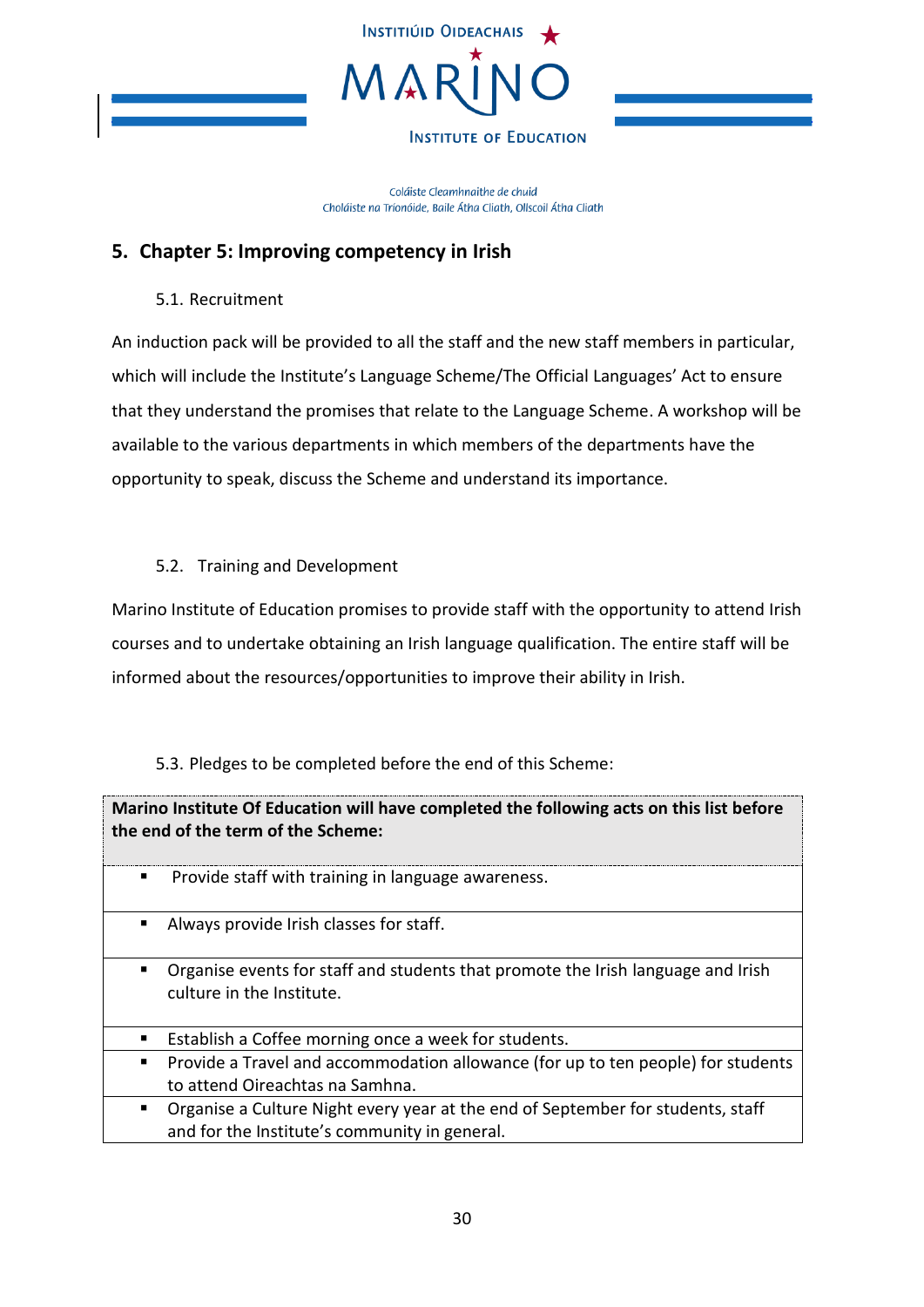

Coláiste Cleamhnaithe de chuid Choláiste na Tríonóide, Baile Átha Cliath, Ollscoil Átha Cliath

## <span id="page-30-0"></span>**6. Chapter 6: Monitoring and Reviewing**

It is the Irish Officer who is responsible for the Institute's Language Scheme along with the Institute's Irish Committee which will be established during this Scheme.

The Irish Committee will be responsible for giving advice and making recommendations regarding promotion of the Irish language in the Institute. The Committee will meet once a month to discuss the progression of the Scheme and discuss any amendments.

The Irish Officer will monitor and regularly review on the implementation of the Scheme and a yearly report will be provided about the progress being made by the Institute.

The Heads of Departments and the Head of Conferencing and Facilities will be primarily responsible for implementing the scheme in their own areas and they will monitor progress regularly, with help from the Irish Officer.